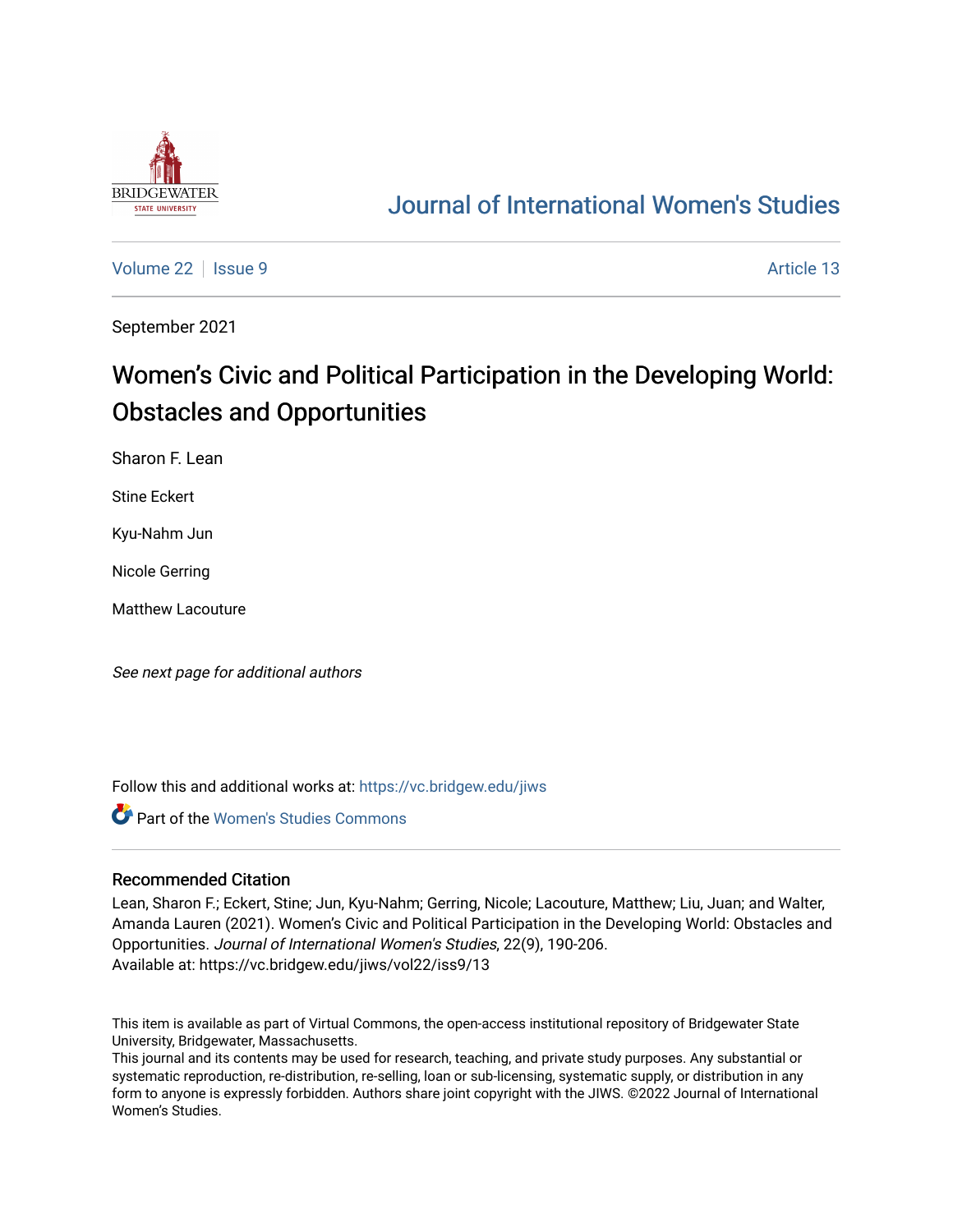### Women's Civic and Political Participation in the Developing World: Obstacles and **Opportunities**

#### Authors

Sharon F. Lean, Stine Eckert, Kyu-Nahm Jun, Nicole Gerring, Matthew Lacouture, Juan Liu, and Amanda Lauren Walter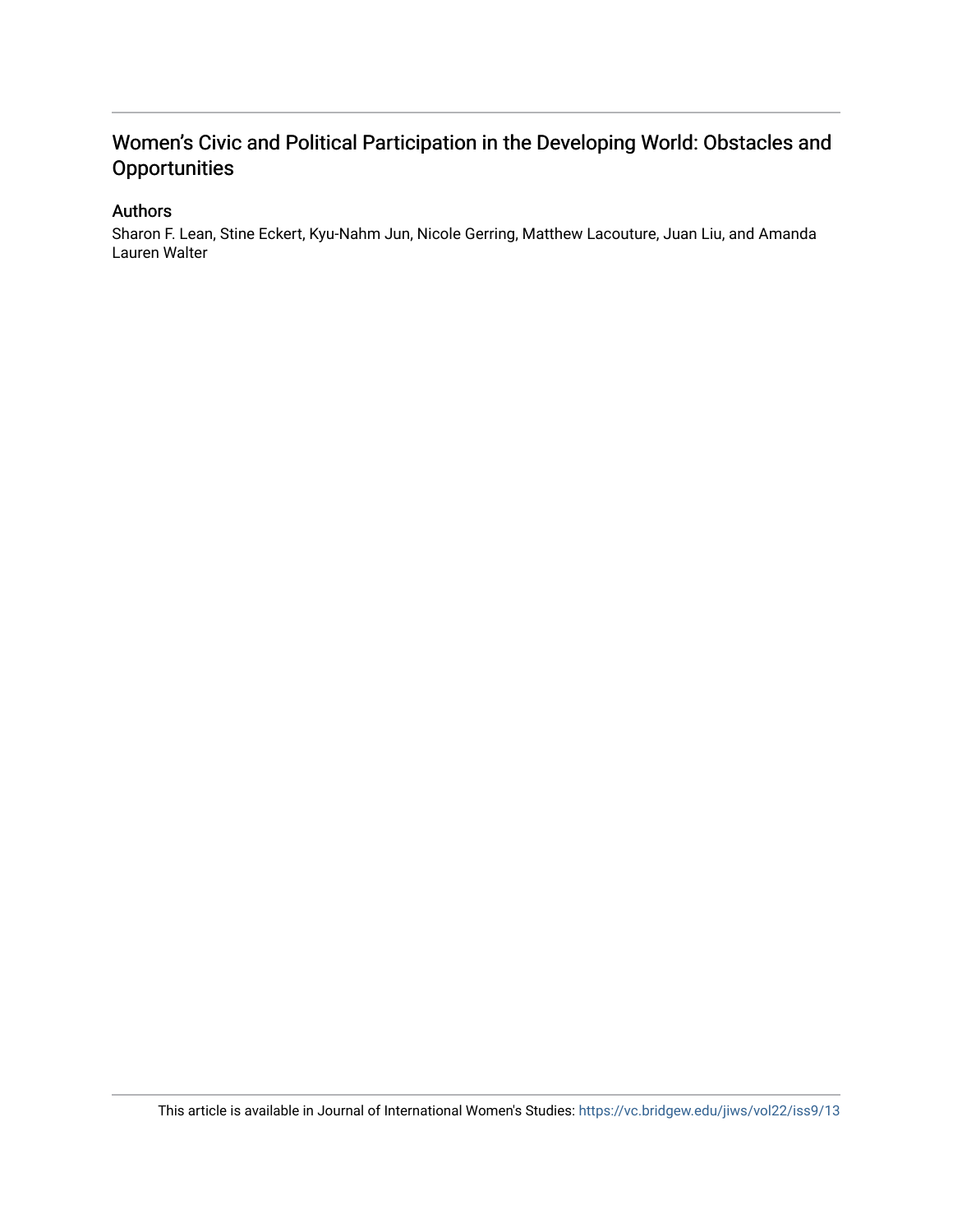Lean et al.: Women's Civic and Political Participation in the Developing World: Obstacles and Opportunities

This journal and its contents may be used for research, teaching and private study purposes. Any substantial or systematic reproduction, re-distribution, re-selling, loan or sub-licensing, systematic supply or distribution in any form to anyone is expressly forbidden. ©2021 Journal of International Women's Studies.

#### **Women's Civic and Political Participation in the Developing World: Obstacles and Opportunities[1](#page-2-0)**

By Sharon F. Lean<sup>[2](#page-2-1)</sup>, Stine Eckert<sup>[3](#page-2-2)</sup>, Kyu-Nahm Jun<sup>[4](#page-2-3)</sup>, Nicole Gerring<sup>[5](#page-2-4)</sup>, Matthew Lacouture<sup>[6](#page-2-5)</sup>, Juan Liu<sup>[7](#page-2-6)</sup>, Amanda Lauren Walter<sup>[8](#page-2-7)</sup>

#### **Abstract**

This article provides a multidisciplinary overview and synthesis of recent scholarship on strategies to increase women's civic and political participation in the developing world. Using a systematic method for meta-analysis, we identify points of consensus in the literature as well as debates and gaps where future research on strengthening women's participation is needed. Strategies to increase women's civic and political participation that emerge in the literature include: establishing quotas to enhance women's representation; using social media platforms to mobilize women and amplify their voices; implementing policies and programs that target women as

1

<span id="page-2-0"></span><sup>1</sup> This article and the related RKM were developed with support from the American people through the United States Agency for International Development (USAID). The contents are the sole responsibility of the authors, and do not necessarily reflect the views of USAID; the United States government; or the Democracy Fellows and Grants Program implementer, IIE. The original report can be found here: https://www.iie.org/Research-and-Insights/Publications/DFG-WSU-Publication. The authors gratefully acknowledge the contributions of Wayne State

University research librarians Judith Arnold, Cynthia Krolikowski, and Damecia Donahue, who assisted in the systematic identification of literature that is the basis of this research.

<span id="page-2-1"></span><sup>2</sup> Sharon F. Lean is Associate Professor and Graduate Director in the Department of Political Science at Wayne State University. Her current research examines the role of civic associations and autonomous public agencies of the state in advancing democratic governance in Latin America. She is the author *of Civil Society and Electoral Accountability in Latin America* (Palgrave Macmillan 2012).

<span id="page-2-2"></span><sup>3</sup> Stine Eckert is an Associate Professor in the Department of Communication at Wayne State University. Her research focuses on the intersection of media, gender, and minorities as well as the democratic potential of new media and counter-publics. She is co-PI on the NSF ADVANCE grant WSU-GEARS (Gender Equity Advances Retention in STEM).

<span id="page-2-3"></span><sup>4</sup> Kyu-Nahm Jun is an Associate Professor in the Department of Political Science and Director of the Master of Public Administration program at Wayne State University. Her current research focuses on examining public participation and democratic governance in cities amidst fiscal crisis and austerity.

<span id="page-2-4"></span><sup>5</sup> Nicole Gerring, Ph.D. is the Project Director for Wayne State University's GEARS program, a National Science Foundation ADVANCE grant. In 2020 she was a Visiting Research Fellow at the Kroc Institute for International Peace Studies at the University of Notre Dame, studying the role of women's civil society in promoting sustainable peace.

<span id="page-2-5"></span><sup>6</sup> Matthew Lacouture is a Ph.D. candidate in Political Science at Wayne State University. His dissertation, supported by a Fulbright Grant, utilizes comparative and interview-based methods to analyze workers' and popular protest movements in Jordan. His research has been published in the *International Review of Social History*.

<span id="page-2-6"></span><sup>7</sup> Juan Liu is Assistant Professor in the Department of Communication at Columbus State University. Her research explores how new and legacy media affect individuals' political participation and the strategic use of social media in public relations campaigns. Her research has been published in *New Media & Society and Mass Communication and Society.*

<span id="page-2-7"></span><sup>8</sup> Amanda Lauren Walter is a Lecturer of History at Towson University. Her research focuses on 20th century U.S. women's history and labor history. Her research has been published in the *Journal of Labor and Society and Labour History*.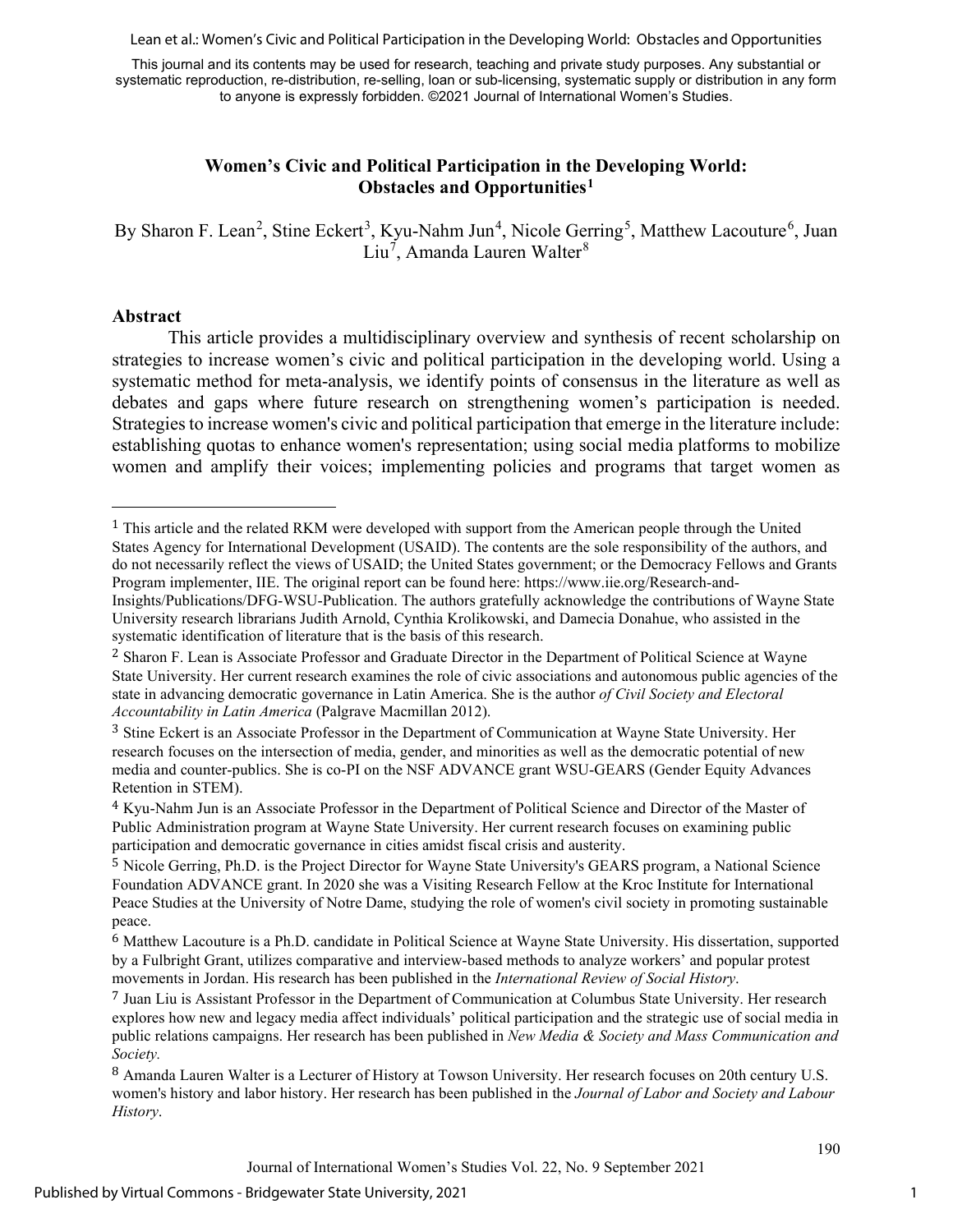participants or beneficiaries; and mobilizing women through their intersecting identities. We discuss the opportunities inherent in these strategies, as well as their limits. A secondary goal of this article is to provide a useful guide to recent English language literature on women's civic and political participation for an international women's studies audience. The article includes a link to our Rapid Knowledge Map (RKM, a searchable excel file) that summarizes information about the over 400 studies that we reviewed using an adapted version of the Cochrane method. We hope this resource will be of use to other scholars.

*Key Words:* Women, Political participation, Civic participation, Developing world, Cochrane method, Rapid Knowledge Map

#### **Introduction**

Women's civic and political empowerment matters for democracy and development. Gender, and here specifically the collective of women, represents an important category for analyzing socio-political structures. The present review provides a multidisciplinary overview and synthesis of current scholarship on strategies to increase women's civic and political participation. We believe that this review, and the accompanying Rapid Knowledge Map (RKM) of Englishlanguage literature, will be useful to the international community of scholars and development practitioners interested in advancing women's participation worldwide.

The first section of the article explains our methods and the online RKM resource that accompanies this article.<sup>[9](#page-3-0)</sup> The remainder of the article summarizes our findings into two sections: first, a summary from the literature about the determinants of the gender gap in women's civic and political participation, and second, what the literature reveals about various policies or strategies that can increase women's civic and political participation.

#### **Methods and Data**

We conducted a meta-analysis of relevant literature using elements of the rigorous, multistep Cochrane method for systematic review and evidence synthesis (Cochrane Handbook for Systematic Review of Interventions 2011). The main benefit of the meta-analysis method is that it frees the researcher from making *a priori* assumptions about the subject matter. Thus, we do not start from an assumption that we know the causes of the gender gap or the strategies that should be used to address it. Rather, we scrutinize a large body of English-language scholarly work to see what scholars representing diverse academic disciplines have identified as important.

For the literature search, we employed a two-step strategy. First, we developed a comprehensive list of terms for keyword searches relating to women's civic and political participation. With the aid of university reference librarians specializing in political science, history, communication studies and gender studies we conducted systematic searches of sixteen selected indices to identify works with combinations of the selected keywords in the title or abstract, limited to regions of interest and a publication date from 1990 to 2016.[10](#page-3-1) Second, we used

<span id="page-3-1"></span><span id="page-3-0"></span><sup>9</sup> Sharon F. Lean; Stein Eckert; Kyu-Nahm Jun; Nicole Gerring; Matthew Lacouture; Amanda Walter; Juan Liu, 2019, "Rapid Knowledge Map for Strengthening Women's Civic and Political Participation in the Developing World: A Synthesis of the Scholarly Literature", [https://doi.org/10.7910/DVN/JPKCTN,](https://doi.org/10.7910/DVN/JPKCTN) Harvard Dataverse, V1 10 Databases searched included AnthroSource, Anthropological Literature, Columbia International Affairs Online (CIAO), Communication and Mass Media Complete, Ethnic Newswatch, Google Scholar, JSTOR, Public Affairs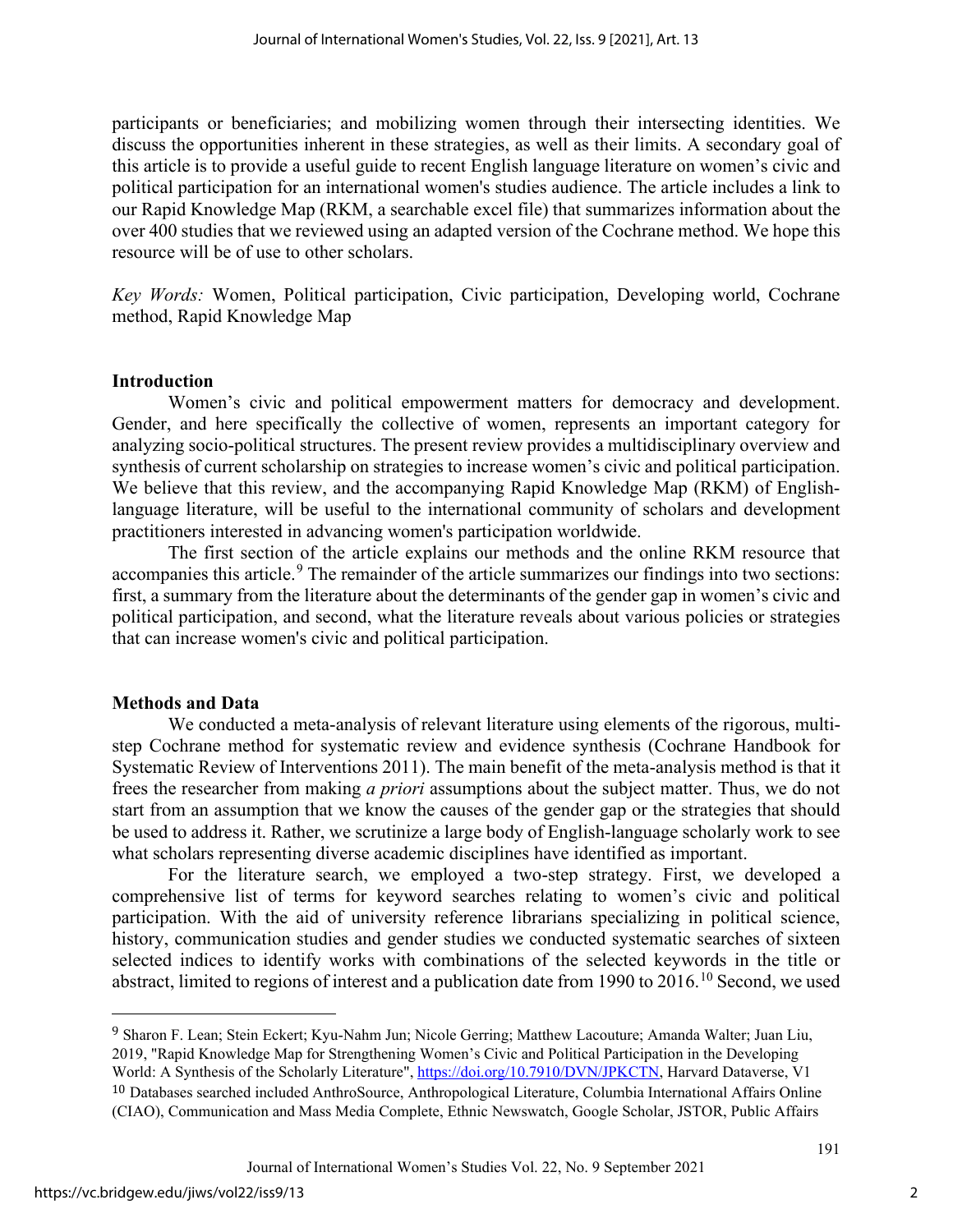our collective expertise to identify additional works. For disciplinary areas and emergent strategies not found in large quantities during the original search, we searched again with terms tailored to enlarge the number of studies. Additionally, we included studies we were familiar with that did not come up during the formalized database searches.

This search produced a pool of 503 works. We eliminated 91 works that did not focus on developing regions, were off-topic, not evidence-based, or written in languages other than English.<sup>[11](#page-4-0)</sup> This left 412 works including peer-reviewed journal articles (82% of the sample); grey literature reports (13%); and dissertations, books, book chapters, and media reports (5%). The 412 works were from journals and other outlets spanning multiple academic disciplines, but predominantly political science (30%), followed by area studies (14%), interdisciplinary studies (14%), gender studies (12%), development studies (9%), anthropology (7%) and sociology (6%) with small percentages totaling 8% across a range of fields including communications, economics, history, law and others. Qualitative methods predominated (60%), and many works were case studies (55%). Regional distribution of research was surprisingly even (Asia 26%, Sub Saharan Africa 23.5%, Latin America 21%, Middle East and North Africa 16%), although relatively few works covered Eurasia (just 3%). Some works were global in scope. A majority of works studied women's political participation (53%), with 19% focusing on civic participation, while 26% considered both civic and political participation.

Following principles of the Cochrane method allowed us to assert that these characteristics reflect trends in the overall English language literature, though we acknowledge the influence of our selection of search terms, characteristics of the search engines of each database or index, and the search strategies. As one research librarian involved in the project noted, "searching is an art, not a science."

The complete set of 412 articles and coding are summarized in a large excel sheet called a Rapid Knowledge map (RKM). The RKM includes a row for each of the 412 articles, and columns with detailed information on each publication reviewed including: author/year, article/report type, disciplinary area of journal/source, kind of women's participation, method-general, kind of qualitative method, kind of quantitative method, case study, program evaluation, sample size and unit of analysis, region of focus, country focus, topic addressed, category of women studied, research question, theory/framework/model used, findings on strategies page number, strategies summary, strategy, and practical implications. The flexible format of the RKM lets researchers search by keyword to find literature related to a particular aspect of women's participation (for example, "human rights" or "legislative") or sort by column (for example, to find all literature about a particular country or region). The RKM and codebook are available for download at [https://doi.org/10.7910/DVN/JPKCTN.](https://doi.org/10.7910/DVN/JPKCTN)

We established inter-coder reliability through practice coding exercises during regular weekly meetings with all team members. These exercises included an initial session in which all team members coded the same small sample of articles and then discussed inconsistencies, questions or grey areas that emerged. Next, we paired up team members to code additional samples

Information Service (PAIS), Political Abstracts, ProQuest Research Library, ProQuest Dissertations, Science Direct, Scopus, Sociological Abstracts, Sociology Connect, Summons, Web of Science, and Worldwide Political Science Abstracts (WPSA).

<span id="page-4-0"></span><sup>11</sup> Searches were conducted with English language keywords, but nevertheless turned up a number of articles in other languages with English language abstracts, particularly in Spanish and Portuguese. Team competencies included English, German, Korean, Mandarin, Spanish and basic Arabic, French and Portuguese. However, because the databases used for our search did not provide a comprehensive indexing of articles published in other languages, we elected to focus on the English language literature.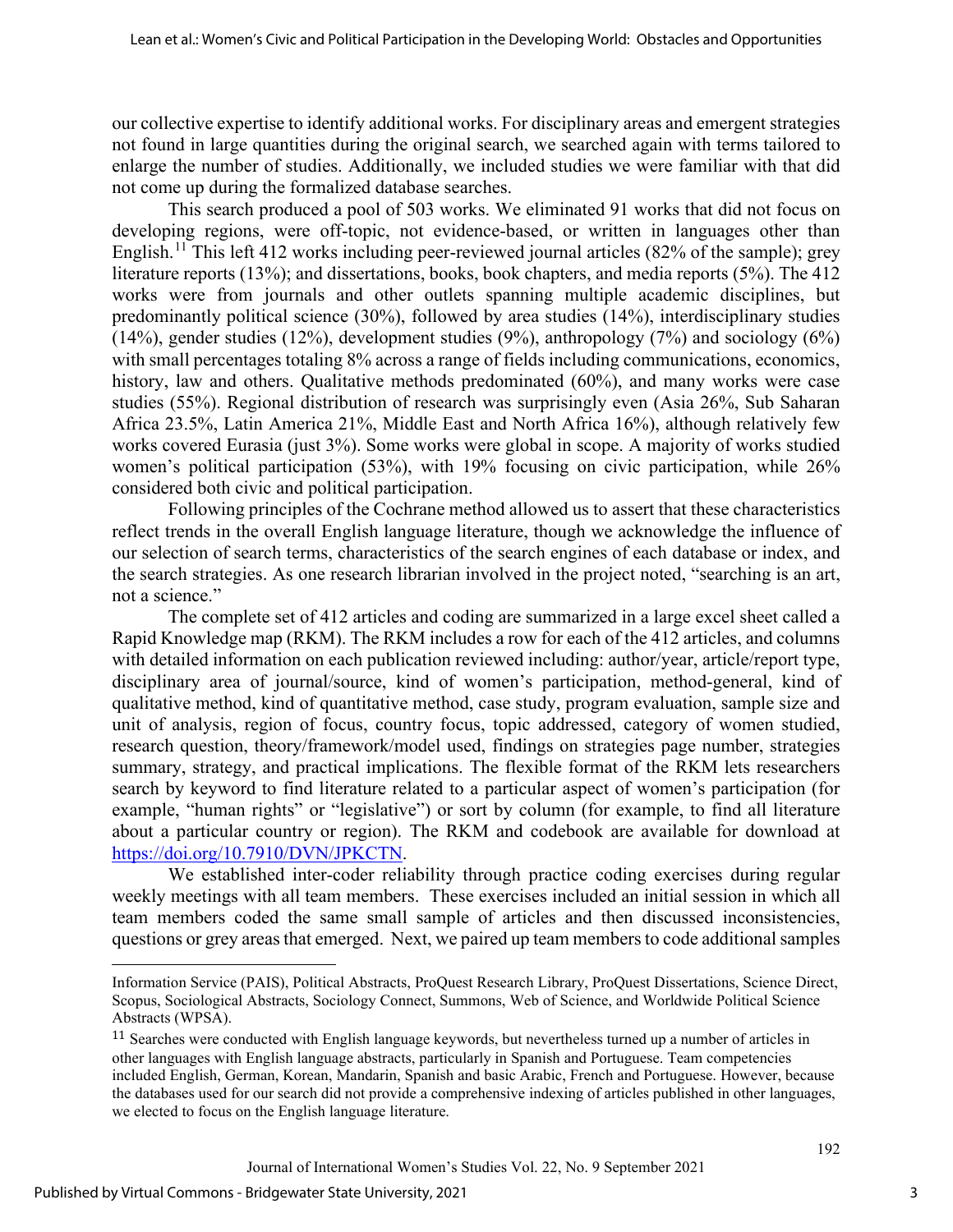of articles, allowing us to reveal remaining inconsistencies and refine coding rules for clarity. After establishing inter-coder reliability in several such norming sessions, each study was coded by one team member to efficiently code all 412 studies. We then used the RKM to generate insights into larger trends in scholarly research on women's participation in civic and political processes by sorting along the categories for which we coded.

Before proceeding, it is worthwhile to address the question of what is counted as participation, understanding that in many contexts there may not be a bright line between civic and political forms of participation. At the outset of this study, we made some common sense assumptions about what civic (e.g., volunteerism, community service, non-profit or advocacy work) and political (e.g., voting, campaigning, running for office) participation might include. Beyond these cursory distinctions, we avoided developing an *a priori* taxonomy; choosing instead to let the literature speak for itself. Given that the research we surveyed covers a wide array of countries, contexts (including online), and activities, developing such a taxonomy would risk missing the very multiplicity of insights we set out to synthesize. Thus, we relied on each study to (explicitly or implicitly) provide its own definition – both for our coding of the RKM and in our analysis below. Generally speaking, the literature we reviewed identifies as political participation those activities most clearly associated with elections and representation as well as "less institutional" activities oriented towards directly influencing politics or policy (e.g., petitions, protests, armed conflict) (Coffé & Dilli 2015, 531). Civic participation, by contrast, includes being active in voluntary groups, such as community, social, educational, public health, women's and religious associations (Espinal & Zhao 2015). Often, there is not a bright line between civic and political engagement.

#### **Understanding the Gender Gap in Participation**

Because strategies to increase women's civic and political participation may build implicitly or explicitly on differential understanding of the reasons for the gender gap, before turning to what the literature reveals about how to strengthen women's civic and political participation, we first review what the literature tells us about the nature and theorized drivers of the gender gap in civic and political participation.

The existence of a gender gap in both civic and political participation has been well documented in studies of industrialized countries (Norris 2002, Coffé and Bolzendahl 2010) and more recently has also been investigated in the developing world (Desposato and Norrander 2009, Coffé and Dilli 2015). Espinal and Zhao (2015), for example, find significant gender gaps in both civic and political participation in Latin American countries, and Coffé and Bolzendahl's (2011) present evidence of a gender gap in participation for sub-Saharan African countries. Methodologically, a majority of studies on the gender gap rely on secondary data sources such as the regional barometer surveys or the World Values Survey, and use quantitative analysis. In this literature, we find two main categories of determinants of the gender gap: individual and contextual.

#### *Individual Determinants*

 A large body of research examines how individual attitudes and characteristics contribute to the gender gap in participation. Tong (2003), for example, finds that, as a result of socialization, Chinese women respondents are more passive than men toward achievement, more accommodating in conflict situations, and have a higher preference for conflict mediation by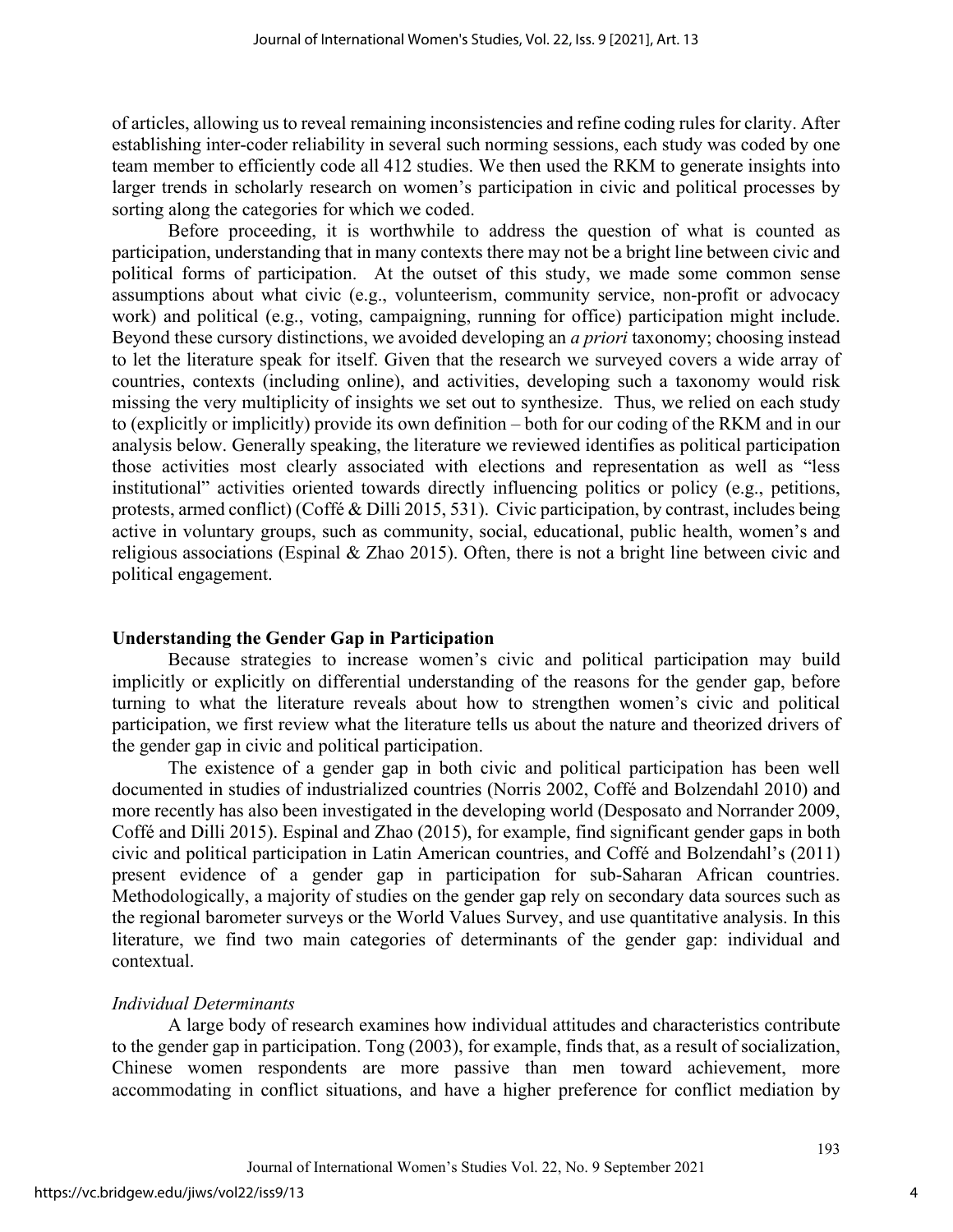traditional authority. Other studies suggest how such socialization might be overcome, for example by elite cues–i.e., the transmission of messages regarding gender norms by opinion leaders or others who wield power and influence–that support the value of women's participation. Using the Latinobarómetro public opinion survey data, Morgan and Buice (2013) investigate factors that facilitate or undermine support for women in politics in Latin America. Their study finds that elite cues shape men's attitudes toward women in politics. Interestingly, they also find that citizens who distrust government tend to express higher support for women as candidates.

Another important individual determinant of the gender gap is socio-economic status (SES) and education. The relationship between SES and political participation is well-established in advanced industrialized democracies, not just in relation to women (Verba, Schlozman & Brady 1995). This relationship has support in the developing world, for women. For example, in China, Tong (2003) finds that higher SES women are more politically engaged than both lower SES women and men. Studying multiple countries in Latin America, Htun and Piscopo (2014) note that greater income and skills enable more women to run for and win national office. Similarly, some studies in our sample find that for women with lower education or for those who are unemployed, the gender gap worsens (Isaksson, Kotsadam & Nerman 2014). However, some research challenges the expected relationship between SES and women's participation. For example, Desposato and Narrander (2009) report that, in Latin America, education and SES have "nongendered impacts with equal effects for men and women" (156). And Gleason (2001) finds that, in India, richer women are not, in fact, more likely to run for office than women with lesser means. Thus, education and socio-economic status appear to influence women's participation, but these effects may be similar for men, or subject to mitigation by other factors.

With regard to individual characteristics, several works examine how women's labor market participation affects women's participation. According to Arana and Santacruz (2005), Pachón, Peña, & Wills (2012), and Htun and Piscopo (2014), women in the workforce are more likely to participate in politics. Ross (2008), similarly, argues in oil-rich countries of the Middle East, women are left out of the labor force and therefore have fewer avenues through which to extend beyond the domestic sphere, are less empowered economically, and, consequently, are less likely to be empowered politically. However, other scholars find that labor force involvement may be negatively related to political participation (see Melkonian-Hoover's 2008 quantitative analysis of interview data from factory employees in Mexico). Gleason (2001), studying India, observes that where women have a higher labor force participation rate, there is a larger gender gap in voting and in running for office. Worthen (2015), studying Mexico, shows that the demands of labor force participation reduced the political participation of women in indigenous communities: indigenous women rejected local town council posts because they argued that it would increase their labor exploitation within the communal systems in which they live. Thus, employment and labor can have mixed effects on participation, particularly when participation creates a "triple load" (i.e., family duties, work duties, and civic duties).

#### *Contextual Determinants*

Other literature investigates the influence of contextual factors on the gender gap in participation. The level of existing descriptive representation – that is, the presence of women as office holders -- is one important contextual factor investigated in the literature. The "critical mass" hypothesis holds that once women occupy a sizable proportion of the legislature (commonly posited as 30% following the Dahlerup (1988) study on women in parliament in Scandinavia), women's presence will start to have a broader impact on the political process. Barnes and Burchard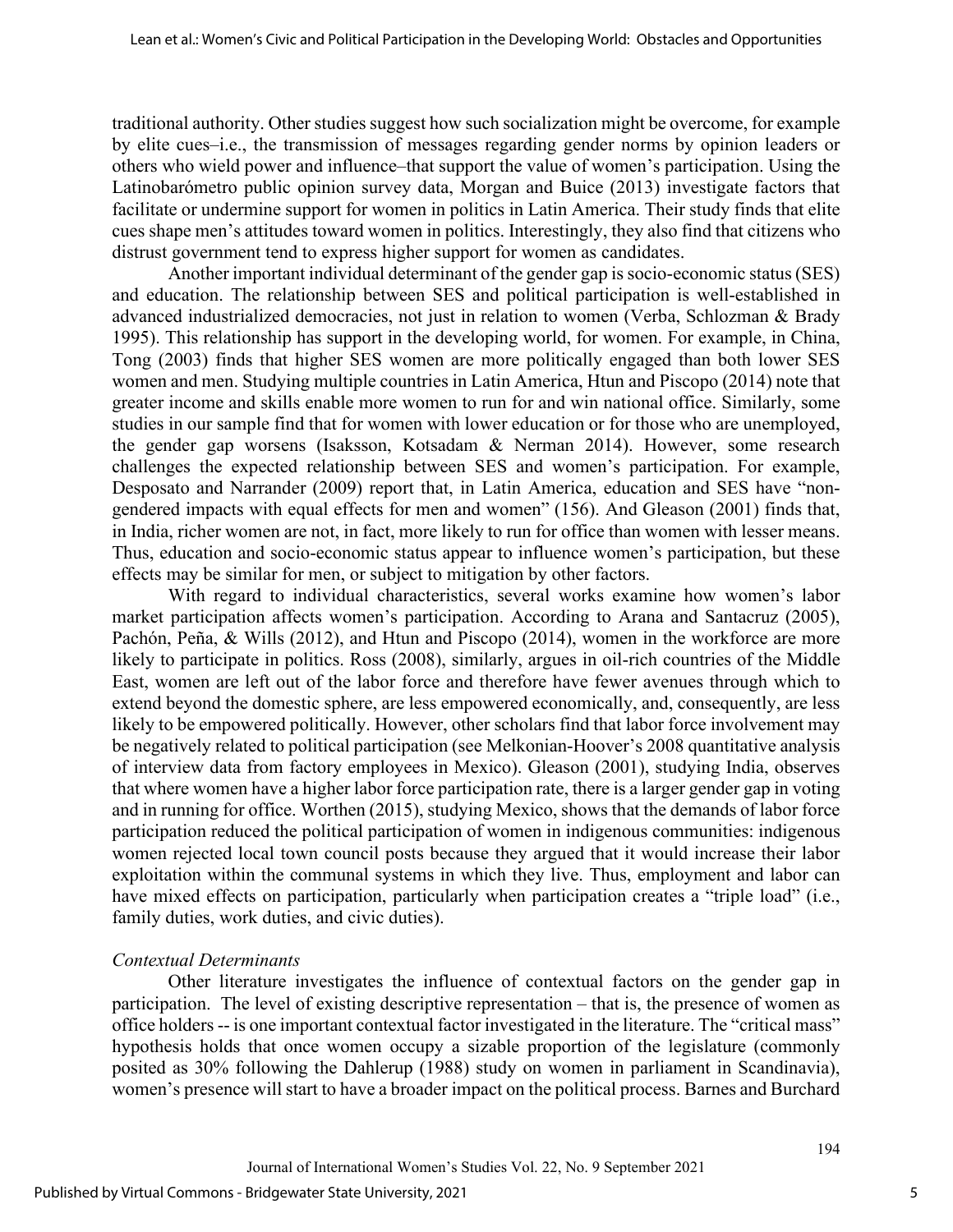(2012), using Afrobarometer data, find that women's descriptive representation matters: as the percentage of women in the national legislature increases, women are more likely to engage in politics. Similarly, Desposato and Norrander (2009) investigate a statistically significant gender gap in conventional and unconventional political participation in Latin America. They suggest that the presence of women office holders along with protection of civil liberties (both characteristics of the Costa Rican political context, where no statistically significant gender gap exists) do more to mitigate the gender gap in participation than other hypothesized forces such as economic development and modernization.

Many studies also investigate patriarchal culture as a source of resistance to changing gender norms, and, correspondingly, of the gender gap in participation (Jennings 1998). For instance, Guo, Zheng, and Yang (2009) examine participation in Chinese village elections and find that women have lower levels of participation even though there are no significant differences in political attitudes between men and women. They contend, "China's patriarchal system, embedded in various forms of mindset and political practice, continues to constrain rural women's political involvement in a substantial way" (145). Studies from Africa also show that societal gender norms, rather than individual characteristics, explain the majority of the gender gaps in political participation (Isaksson *et al*. 2014). Gottlieb (2016), studying Mali, attributes the lack of women's participation in civic information programs to "a deeply held asymmetric gender norm" associated with women's public sphere participation (102).

A third contextual factor is related to the global spread of norms and ideas. Coffé and Bolzendahl (2011) point to a process of cultural isomorphism that can trigger changes in the gender gap in participation. The cultural isomorphism thesis suggests that global ideas about women's political equality and participation can influence women's political participation worldwide. Mechanisms include norm diffusion, priorities of international donors, regional pressure from institutions such as the African Union, and the advocacy efforts of global women's rights movements. Drawing on data from the Afrobarometer surveys, Coffé and Bolzendahl (2011) find evidence that both modernization and cultural isomorphism processes are at play. Based on a global sample, Hughes, Krook and Paxton (2015), however, observe that "when international and domestic activists push highly controversial scripts simultaneously, governments may be more resistant to change, provoking recoiling effects instead of a seamless alignment with international standards" (370).

Finally, changes in the political opportunity structure—including political transitions, periods of armed conflict and struggle, political reforms (such as constitution reforms or changes to election law), or the creation of new political institutions or social programs—appear to alter opportunities and incentives for women's political and civic participation (see among others, Van Allen 2001, Rousseau 2011, Shehadeh 2011, Lemaitre 2015).

In sum, explanations from the literature for the gender gap in civic and political participation include individual determinants (individual attitudes, SES, education, labor market participation), and contextual determinants (presence of women as office holders, culture, global spread of norms, and political opportunities). For some of these determinants, specifically socioeconomic status and labor market participation, there is mixed evidence about how these factors may drive the gender gap.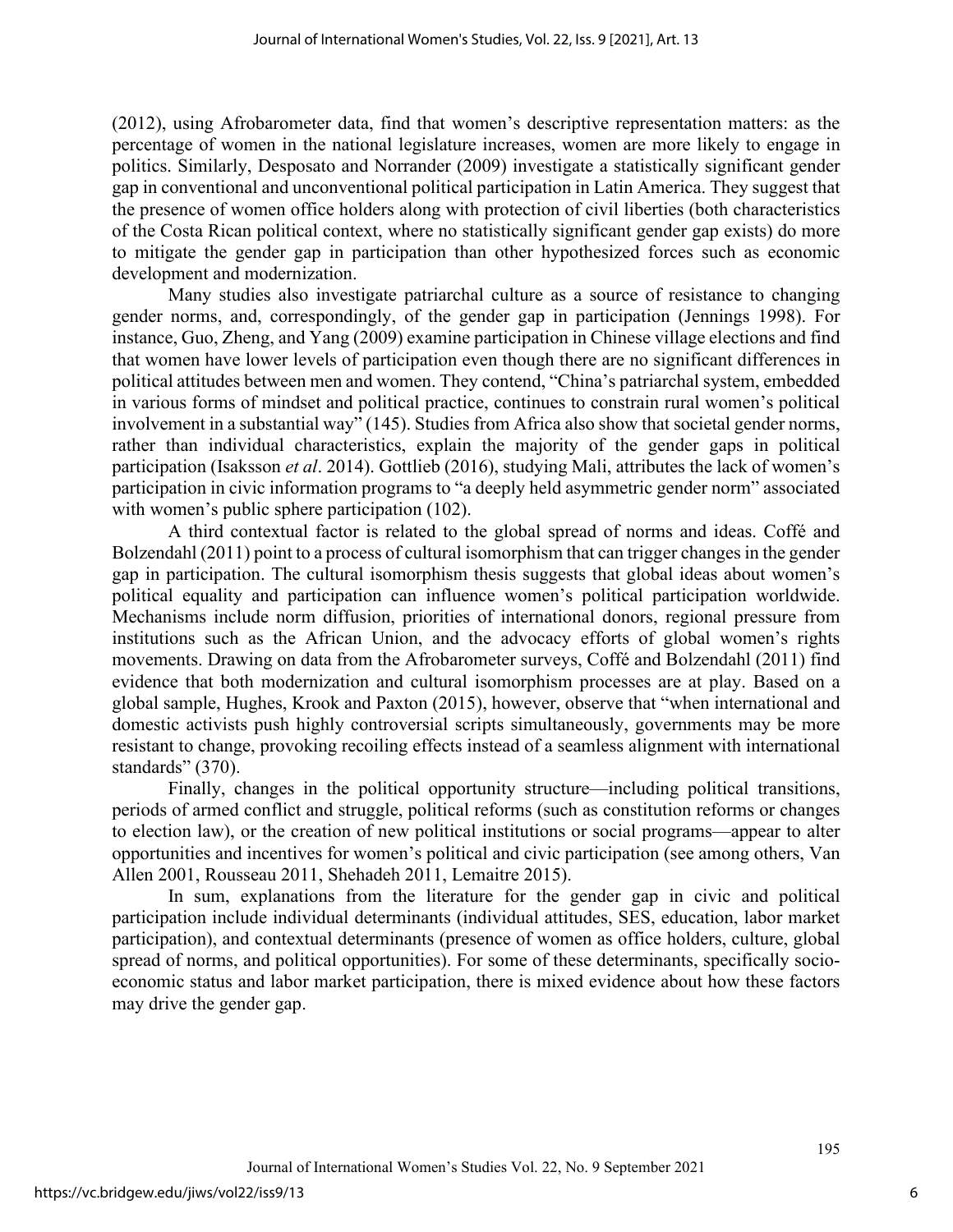#### **Strategies for Reducing the Gender Gap**

The policies or strategies to increase women's civic and political participation that emerge most clearly in the literature can be classified into two broad categories: institutional strategies and activist-led strategies. The two main institutional strategies are 1) the use of quotas to enhance women's representation and 2) targeted public policies or social programs designed to enhance opportunities for women's participation and/or which single out women as beneficiaries. The activist or civil-society led strategies include: 1) the use of social media platforms to mobilize women and 2) mobilizing women's participation through their intersecting identities. Below, we summarize the findings, debates and gaps about these four strategies for increasing women's civic and political participation.

#### *Institutional Strategies*

Around 20% of the articles we reviewed dealt with the topic of gender quotas. There is consensus in the literature that gender quotas improve descriptive and symbolic representation in other words, the number of women in elected office and their visibility in those positions increased when quotas were implemented (Franceschet, Krook & Piscopo 2012, Patnaik 2014, Lombardo and Meier 2016). Literature from Latin America (Jones 2009) and Africa (Britton 2002, Muriaas and Kayuni 2013) suggests that mandatory quotas are more effective than voluntary party quotas. However, descriptive and symbolic representation fostered by the use of quotas does not necessarily translate into substantive representation, and the assumption that it should has not been fully investigated. Studies that touch on substantive representation include Franceschet and Piscopo (2008), Htun, Lacalle and Micozzi (2013), Josefsson (2014), Piscopo (2015), and Benstead, Jamal and Lust (2015).

There is also a very interesting stream of literature on gender quotas for local office. Studies of India (Bryld 2001, Patnaik 2014), Jordan (Nanes 2015), Afghanistan (Beath, Christia & Enikolopov 2013) and Lesotho (Clayton 2014) suggest that quotas for women's representation in local office appear to have great potential to enhance women's participation (see also Costa 2010). However, both structural issues – a lack of governmental support for local village councils, for example – and other barriers including lack of education, household workloads and patriarchal culture, can still marginalize women's voices even when quotas succeed in increasing women's presence in local governance structures (see Vissandjee *et al*. 2005, Randall 2006, Cummins 2011, Zaman 2012, Wang and Dai 2013, among others).

Studies of gender quotas in elections also reveal evidence that when women participate in politics via quotas, they risk discrimination, friction with men in their surroundings, and higher workloads (See Franceschet and Piscopo 2008 on Argentina; Zetterberg 2008 on Mexico; Burnet 2011 on Rwanda; Bawa 2012 on Ghana). In some cases, they also face threats to their physical security (International Crisis Group 2013 on Afghanistan). These risks, combined with an uncertain likelihood that their participation will have positive policy outcomes that benefit women as a group, may discourage women's political participation even in the presence of quotas.

Adoption of gender quotas and their effects in branches of government other than the legislature are understudied and should be further examined. There are a number of case studies detailing women's rise to the presidency in different countries (Van Doorn-Harder 2002, Morales Quiroga 2008, Bauer 2009, Florez-Estrada 2010). But the question of gender representation in the judiciary, cabinet, civil service, and security forces in the developing world is largely understudied. An interesting article by Piscopo (2015) suggests that after the first quota laws for legislative office are passed, state institutionalization of gender rights may often extend to other areas. This is an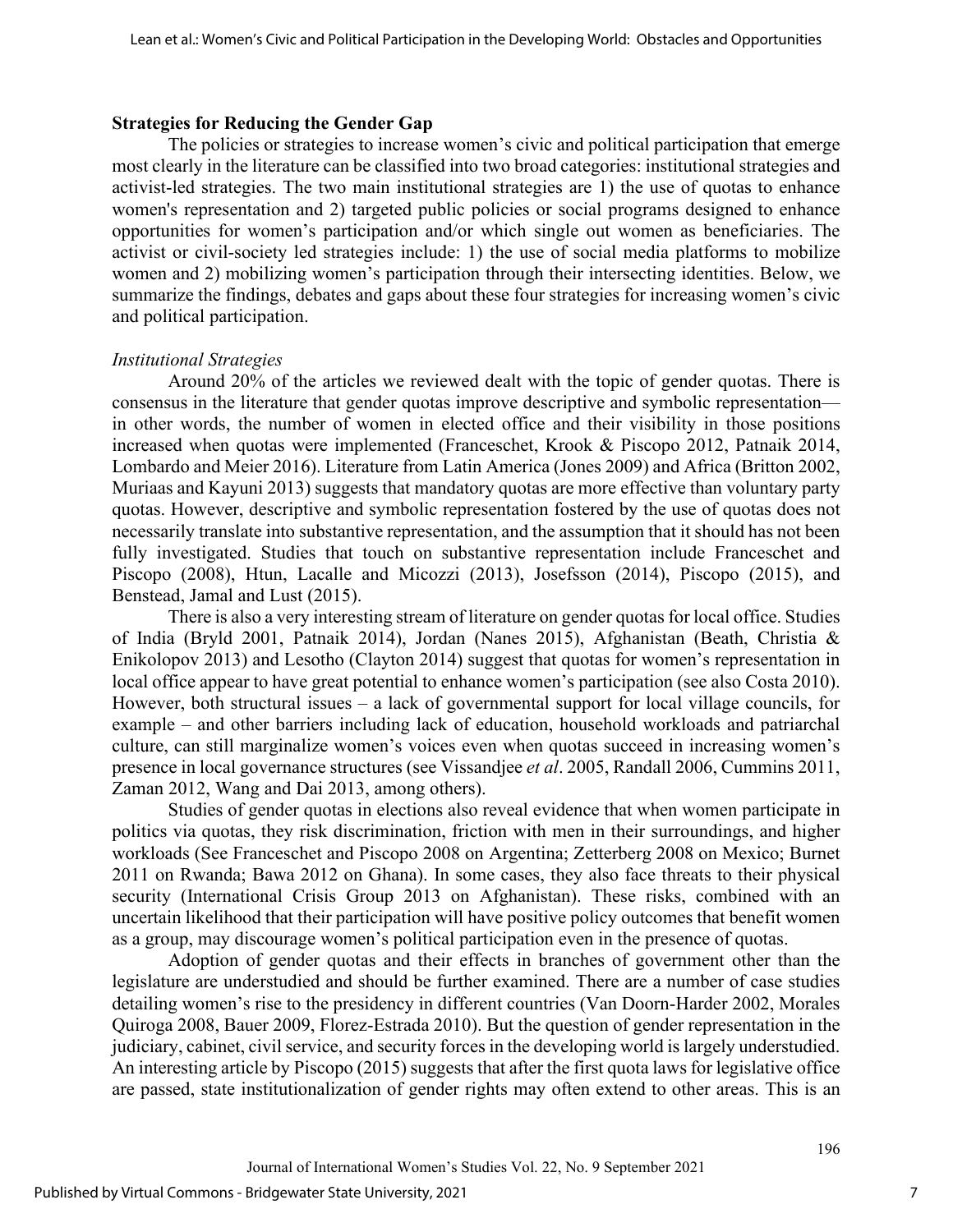important finding that bears further research. Based on our review of the gender quota literature, we can conclude that gender quotas are an important strategy, but one that is perhaps best viewed as a first step towards reducing the gender gap in political participation.

Several articles we reviewed dealt with policies, processes or programs targeted for women (e.g., conditional cash transfer, participatory budgeting, mentor mother), such programs are generally run or mandated by the state, though they are sometimes carried out by nongovernmental or international organizations. They are designed to involve citizens in aspects of governance or to improve the welfare of particular populations, sometimes on the condition that recipients participate in civic or health education programs or other community activities. This area includes literature on participatory public policies, such as participatory budgeting.

There is consensus in the literature that programs that target women can increase their participation. Pant and Standing (2011), for example, observe that a women's forum program in Nepal helped raise the status of women in the community. Alami *et al.* (2013) find that participation in a state-based women's health volunteer program in Iran enhanced women's agency. Kenny (2007) reports that a "mentor mother" program in South Africa helped local women gain greater independence.

However, the literature also highlights multiple limitations of social programs as a strategy for mobilizing women's civic or political participation—specifically, the risk that women will opt out because of the "triple load" of paid labor, household and parenting duties, and program participation such programs can create (see Gil-García 2016, Worthen 2015). Additionally, program participation may provoke social backlash that can become violent when women receive "special" benefits not available to men (see Corboz 2013 on effects of a conditional cash transfer program in Uruguay). Ogrodnik and Borzutzky (2011), writing about conditional cash transfer program in Guatemala, suggest that "the small sums of money distributed to the poor and the low investments in health and education within the country" are simply insufficient to reduce poverty among women and thereby empower them (63-64).

The literature also provides some policy recommendations. To overcome the backlash against women who participate in programs, program implementers should analyze the risks and incorporate strategies to mitigate negative outcomes for women. Ideally, steps to mitigate backlash or the problem of the "triple load" should be developed before the program is implemented. Concrete interventions such as dedicating funds for gender equality projects or creating an office to oversee gender inclusiveness, appear to help. McNulty (2015) reports that these types of interventions significantly enhanced women's participation in participatory budgeting in Peru (1439). Holvoet and Inberg (2014), report positive results of a gender responsive budgeting initiative in Mozambique: arguing that it can lead towards results-oriented, better-coordinated planning and budgeting.

#### *Activist Strategies*

The use of social media by women and feminists has emerged as a promising, strategic way to enhance women's civic and political participation, and in recent years the literature on social media and women's participation has begun to blossom. Several works document the use of social media to empower women and mobilize women's participation during the Arab Spring (Newsom and Lengal 2012, Odine 2013, Sreberny 2015, among others). Even when used outside the political sphere, the literature shows that access to online spaces such as literary blogs (Elsadda 2010) and discussion forums (Khamis 2011, 2010), can create important spaces for self-expression that empower women. Social media tools can also allow women candidates and politicians to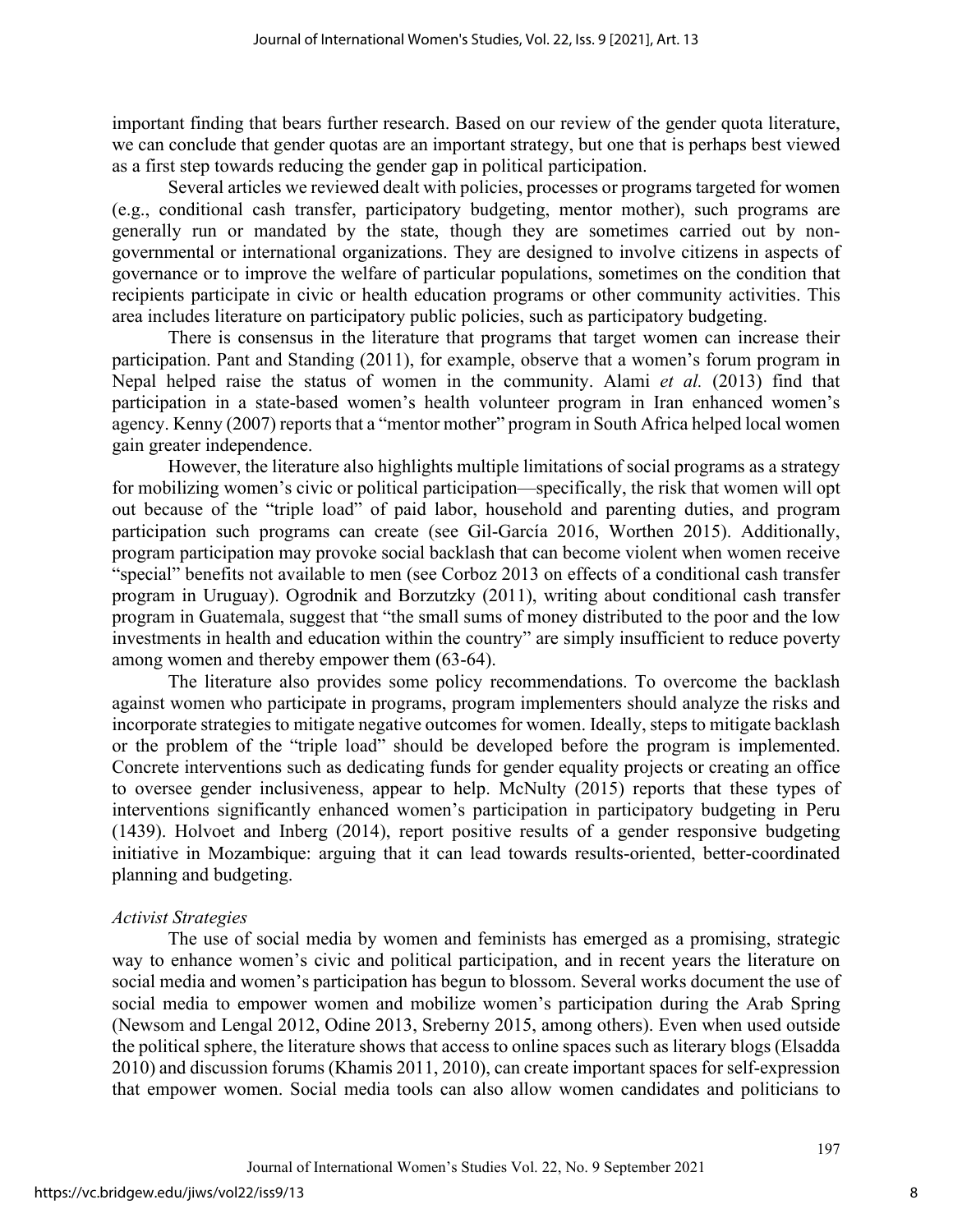bypass mainstream media and appeal directly to voters (see Karan *et al*. 2009, on the GABRIELA party in the Philippines which successfully utilized YouTube and Friendster to mobilize support). And social media and online venues provide outlets to address violence against women (UN Broadband Commission 2015).

Yet despite the many encouraging examples, the literature does not portray social media and internet communications as easy or uncomplicated spaces for women's mobilization. Newsom and Lengal (2012), based on a study of women online activists in the Tunisian and Egyptian protests of 2010-11, conclude that while online activism is a powerful tool for women to gain a voice in the activist space, the masculine, western hegemony of the social media landscape imposes certain constraints. The ambivalence of online spaces is described as "contained empowerment," in which activists' communications function "within their initial social media and localized spaces but [lose] power as they are translated into the global stage" (32). Elsewhere, hashtag campaigns such as #IndiaNeedsFeminism and #BringBackOurGirls are a form of participation that can be used by women and feminists to reach a global audience, though there is a risk that the international publics that become engaged oversimplify and decontextualize local issues (Eagle 2015, Eckert and Steiner 2016).

And as with conventional information and communication technologies (ICTs), using social media also can increase the risk of online abuse of women, which can result in genderspecific electoral and political violence (Bardall 2013). Studies in the Western context document the emotional, professional and commercial harm that can result from online abuse (Ellison and Akdeniz 1998, Citron 2014, Duggan 2017). In addition, because of the digital divide in developing areas, and because digital activism may exclude older or differently-abled women (Schuster 2013), we can conclude from this review that social media are a double-edged sword for women's empowerment and participation. Future studies should empirically examine both the benefits and limitations of social media and online spaces to empower and mobilize women.

Finally, the literature reveals different ways in which women can be mobilized to participate through appeals to their intersecting identities. Women's various identities – as members of economic classes, ethnicities, religious groups, political parties, sexualities, marital status and other identity groups – affect women's mobilization and activism. The social movement literature shows that when organizations and movements frame issues around intersecting identities, this can expand participation (for instance, Huiskamp 2000, Franceschet, Piscopo & Thomas 2016, Pieper Mooney 2007)

For women's civic and political participation in the developing world, there is evidence in the literature that "motherhood" frames are used to mobilize women in civil society while mitigating risk (Huiskamp 2000, Franceschet, Piscopo & Thomas 2016). Pieper Mooney (2007) argues that women in Chile and Argentina successfully mobilized against authoritarian regimes in the 1970s and 1980s by invoking and redefining maternal obligation. Lemaitre and Sandvik (2005) report that internally displaced women in Colombia invoked their status as mothers for selfprotection while also pursuing community action. Kutz-Flaemenbaum (2012) describes how Israeli women participating in a peace and human rights initiative that opposes the occupation of the West Bank (Machsom Watch) take advantage of a gendered political opportunity structure in which opportunities and constraints are different for men than women. In addition, studies also suggest that utilizing women's identity as "workers" may be effective in helping women to mobilize to alleviate adverse working conditions (see Mills 2008 on Thai labor activism and Acar 2010 on striking women workers in Turkey).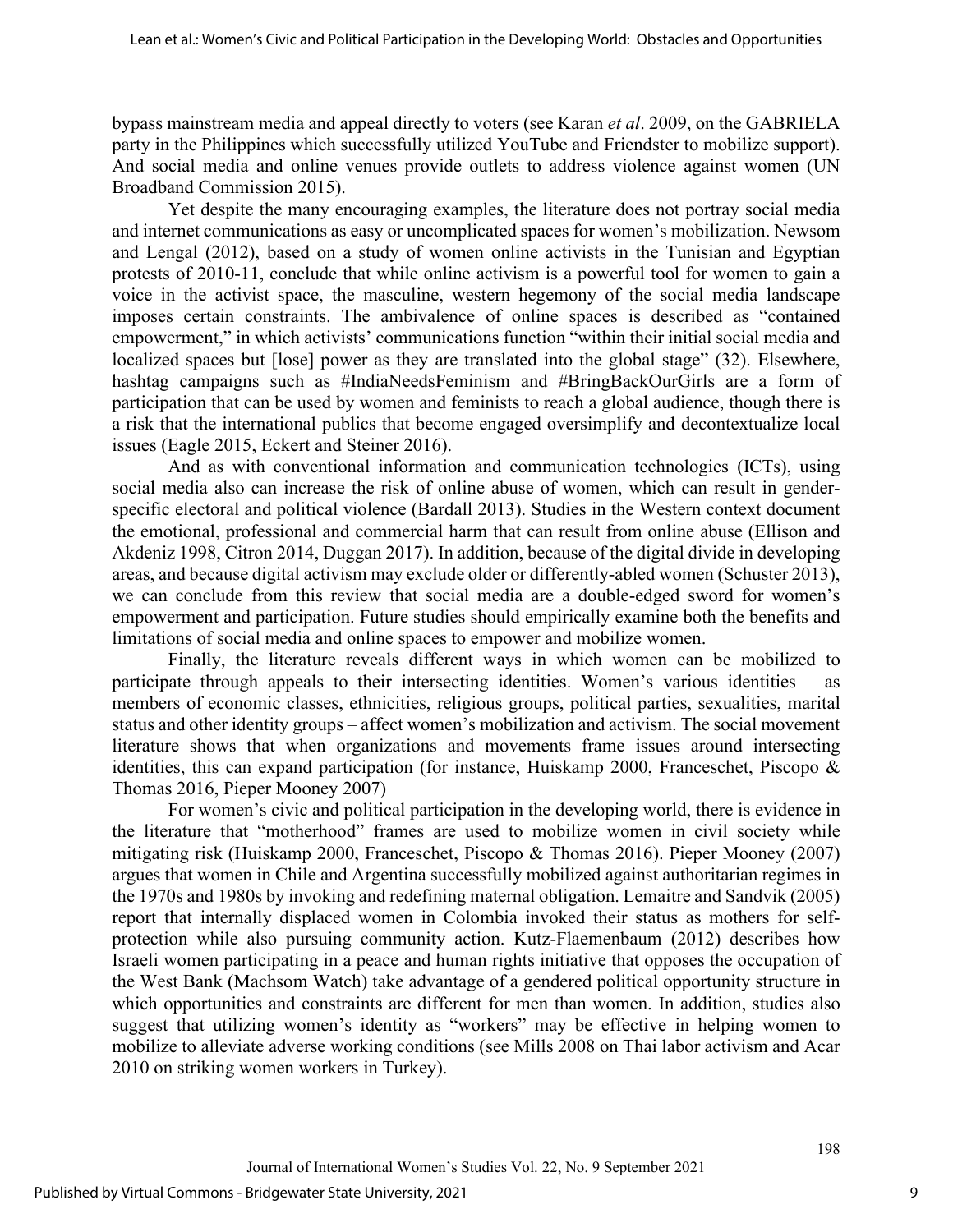Political party identity can also help mobilize women to participate. Bedi (2006) provides a nuanced feminist exploration of the ways in which women in Mumbai, India were able to leverage their position as members of the right-wing Shiv Sena Party to assert themselves in the public sphere, gaining access to public services and expanding their horizon of autonomous action in a context of poverty, overarching patriarchal control, and political corruption. And Gervais (2010) shows how solidarity as victims of domestic and human rights abuses (cultivated during non-governmental human rights education workshops), enabled women in Honduras to mobilize around their shared experiences, which then translated into both increased assertiveness in the domestic sphere and political activism in the public sphere. Additionally, several works highlight the need to take the intersection of gender and ethnicity into account in order to create successful inclusive participation (see Marsden 2008, Pape 2008, Zanotti 2013).

#### **Conclusions**

Our systematic meta-analysis of the interdisciplinary literature on women's civic and political participation in the developing world reveals various individual and contextual correlates of gender gaps, and highlights four main areas of study related to strategies to increase women's participation. These include two main institutional strategies: the adoption of gender quotas and design of women-targeted social programs and two main activist strategies: the use of social media and online platforms and framing and fomenting women's participation around intersecting identities.

#### *Reinforcing Gender Quotas*

The adoption of gender quotas definitely increases the number of women in elected offices at the national and local levels, and can perhaps encourage women to participate more broadly. But, quotas alone do not guarantee improvements in women's participation. Studies to measure the quality of implementation after quota adoption are needed. Once women are in elected office via quotas, it remains unclear what substantive changes they bring. Voluntary quotas, and the intervening effects of political parties, also remain understudied. Further, quotas for gender equity in branches of the government other than the legislature are less common, and their implementation and effects are not well understood. Overall, though, there is suggestive evidence of a diffusion effect in which gender quotas are spreading both globally and within national and local institutions. Once gender quotas are implemented in the legislature, gender equity reforms become more likely in other institutional settings.

#### *Making Targeted Programs Safe, Equitable, and Effective*

Policies and programs that target women appear to be a promising strategy for empowering and mobilizing them. However, these programs almost always impose unanticipated costs, burdens, or risks on the women who participate, thereby creating a depressive effect on women's participation. The research in this area suggests that there are predictable patterns of adverse impact on women, which should be considered in the planning process of any social program that targets women as beneficiaries.

#### *Social Media: Opportunities and Risks*

Social media can provide a relatively inexpensive, accessible tool for women to participate in civic and political life. Women use social media to highlight issues that disproportionately affect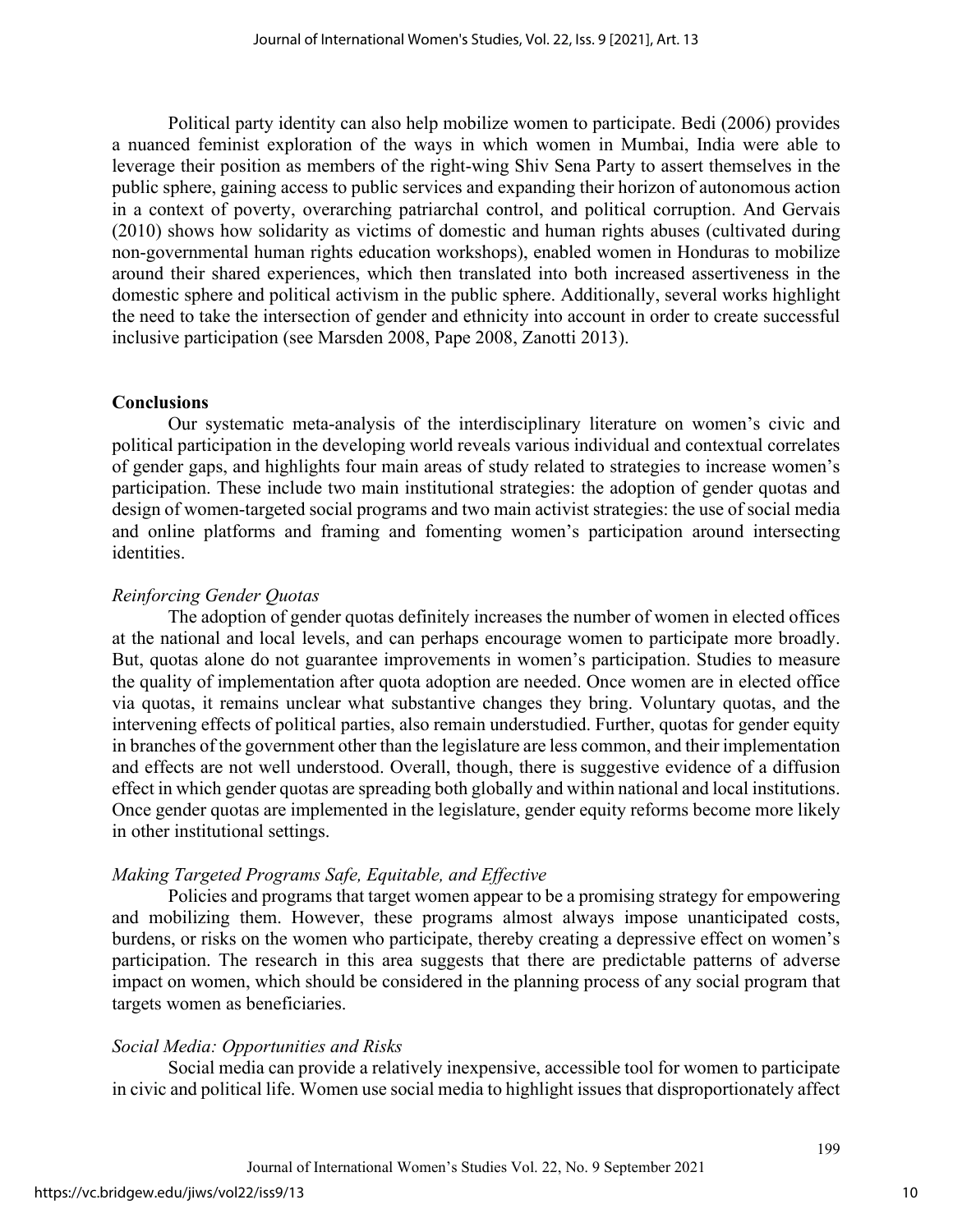women such as gendered violence and to gain visibility outside traditional mainstream media among a potentially global audience with near instant dissemination. Yet, social media also have become a space in which women are contested, harassed, and silenced. Gender and social media, particularly as it pertains to the developing world, is an emerging area of research. There is a need for further study of the specific benefits from and challenges to social media for women users. More research on the way in which online participation translates into offline civic and political participation would also be welcome.

#### *Mobilizing Intersecting Identities*

Finally, the literature suggests that women can be encouraged to participate if they are mobilized through their intersecting identities—for example, as mothers, workers, victims of human rights abuses or members of a religious or ethnic group. However, research on intersecting identities is not sufficiently well developed to point to consistently successful strategies of identity mobilization. The most frequently mentioned frame is that of mobilizing motherhood, but the outcome of this strategy is decidedly ambivalent. Mobilizing women around their identity as mothers may help to mitigate risk or surmount resistance to their participation, but at the cost of reinforcing traditional norms regarding gender roles. Other types of intersecting identities—such as LGBTQIA, disability, age, ethnicity, or race—were not well explored in the literature that we reviewed.

In conclusion, although the literature on women's civic and political participation in the developing world is rich and growing, the number of rigorous empirical studies that test programmatic strategies for encouraging women's participation or that systematically consider resistance to changing gender norms is still small. Moreover, we found that very few studies specifically/empirically examine the risks to women of strategies to increase their civic and political participation. There is ample room for further research, and it is our hope that this metaanalysis, and the RKM resource will encourage other scholars to continue this body of work.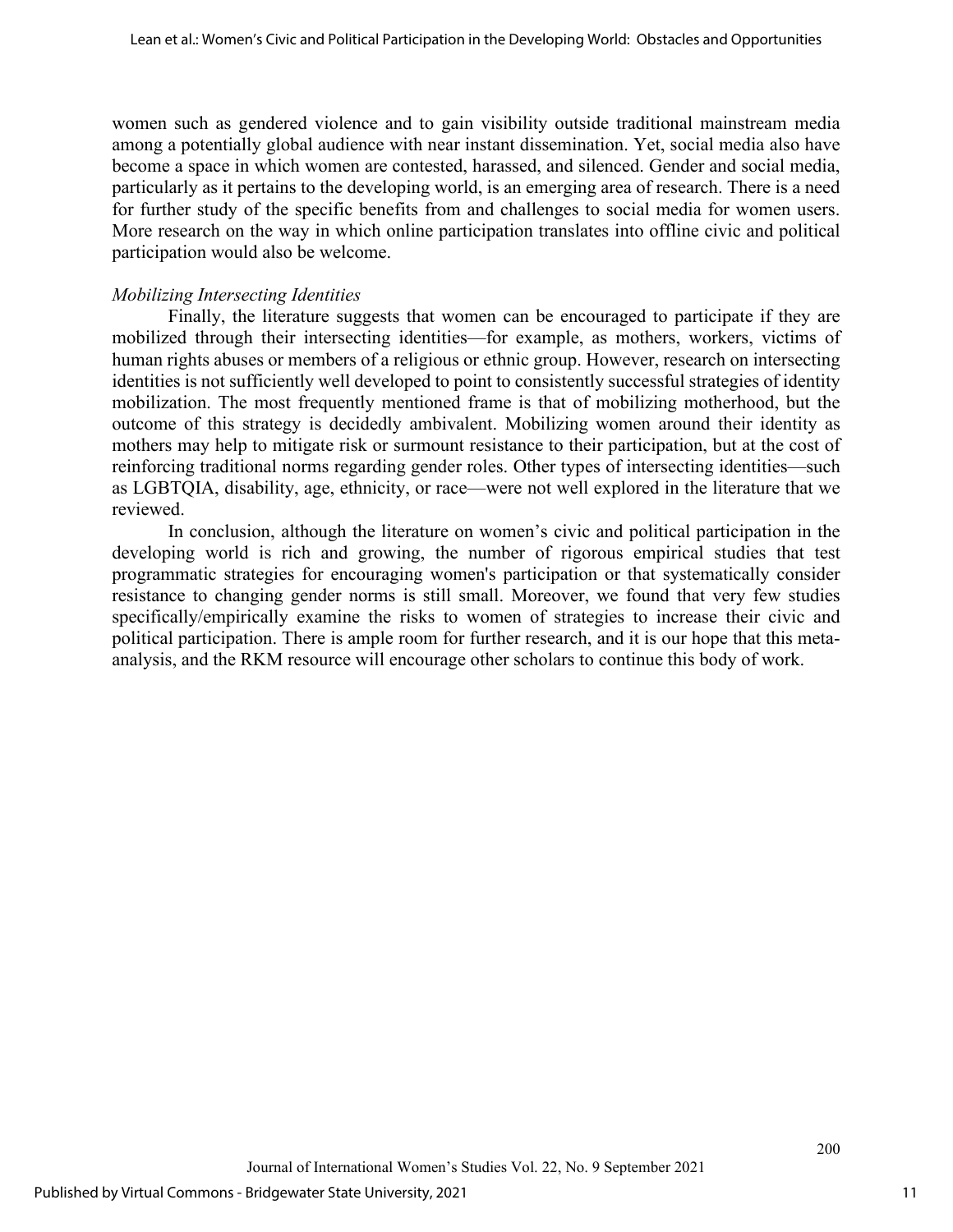#### **References**

- Acar, T. (2010). "Linking Theories of Framing and Collective Identity Formation: Women's Organizations' Involvement with the Supramed Strike." *European Journal of Turkish Studies*, *11*. [Online Journal]. Retrieved from http://journals.openedition.org/ejts/4314
- Alami, A., Nedjat, S., Majdzadeh, R., Foroushani, A. R., Hoseini, S. J., & Malekafzali, H. (2013). "Factors influencing women's willingness to volunteer in the healthcare system: Evidence from the Islamic Republic of Iran." *Eastern Mediterranean Health Journal*, 19(4), 348-355.
- "Arab Barometer Survey Wave III 2012-2014." (2014). *Arab Barometer*. Retrieved from http://www.arabbarometer.org/waves/arab-barometer-wave-iii/
- Arana, E. R., & Santacruz, G. M. (2005). "The political participation of women: A view from public opinion." [La participacion politica de las mujeres: una mirada desde la opinion publica]. *Estudios Centroamericanos*, 60(681-682), 659-676.
- Bardall, G. (2013). "Gender-specific election violence: The role of information and communication technologies." *Stability: International Journal of Security & Development*, 2(3), 60.<http://doi.org/10.5334/sta.cs>
- Barnes, T. D., & Burchard, S. M. (2012). "'Engendering' politics: The impact of descriptive representation on women's political engagement in sub-Saharan Africa. " *Comparative Political Studies*, 46(7), 767–790.
- Bauer, J. (2009). "Women and the 2005 election in Liberia." *The Journal of Modern African Studies*, *47*(2), 193-211. doi:http://dx.doi.org/10.1017/S0022278X09003802
- Bawa, S. (2012). "Women's rights and culture in Africa: A dialogue with global patriarchal traditions." *Canadian Journal of Development Studies*, 33(1), 90-105. DOI: 10.1080/02255189.2012.664545
- Beath, A., Christia, F., & Enikolopov, R. (2013). "Empowering women through development aid: Evidence from a field experiment in Afghanistan." *The American Political Science Review*, 107(3), 540-557. doi: http://dx.doi.org/10.1017/S0003055413000270
- Bedi, T. (2006). Feminist theory and the right-wing: Shiv Sena women mobilize Mumbai. *Journal of International Women's Studies*, *7*(4), 51-68.
- Benstead, L. J., Jamal, A. A., & Lust, E., (2015). "Is it gender, religiosity or both? A role congruity theory of candidate electability in transitional Tunisia." *Perspectives on Politics*, 13(1), 74-94.
- Britton, H. E. (2002). "Coalition building, election rules, and party politics: South African women's path to parliament." *Africa Today*, 49(4), 32.
- Bryld, E. (2001). "Increasing participation in democratic institutions through decentralization: Empowering women and scheduled castes and tribes through Panchayat Raj in rural India." *Democratization*, 8(3), 149-172.
- Burnet, J. E. (2011). "Women have found respect: Gender quotas, symbolic representation, and female empowerment in Rwanda." *Politics & Gender*, 7(3), 303- 334. doi:http://dx.doi.org/10.1017/S1743923X11000250
- Citron, D. K. (2014). *Hate crimes in cyberspace*. Cambridge, MA: Harvard University.
- Clayton, A. (2014). "Electoral gender quotas and attitudes toward traditional leaders: A policy experiment in Lesotho." *Journal of Policy Analysis and Management*, 33(4), 1007.
- "Cochrane Handbook for Systematic Reviews of Interventions." (2011). Retrieved from <http://training.cochrane.org/handbook>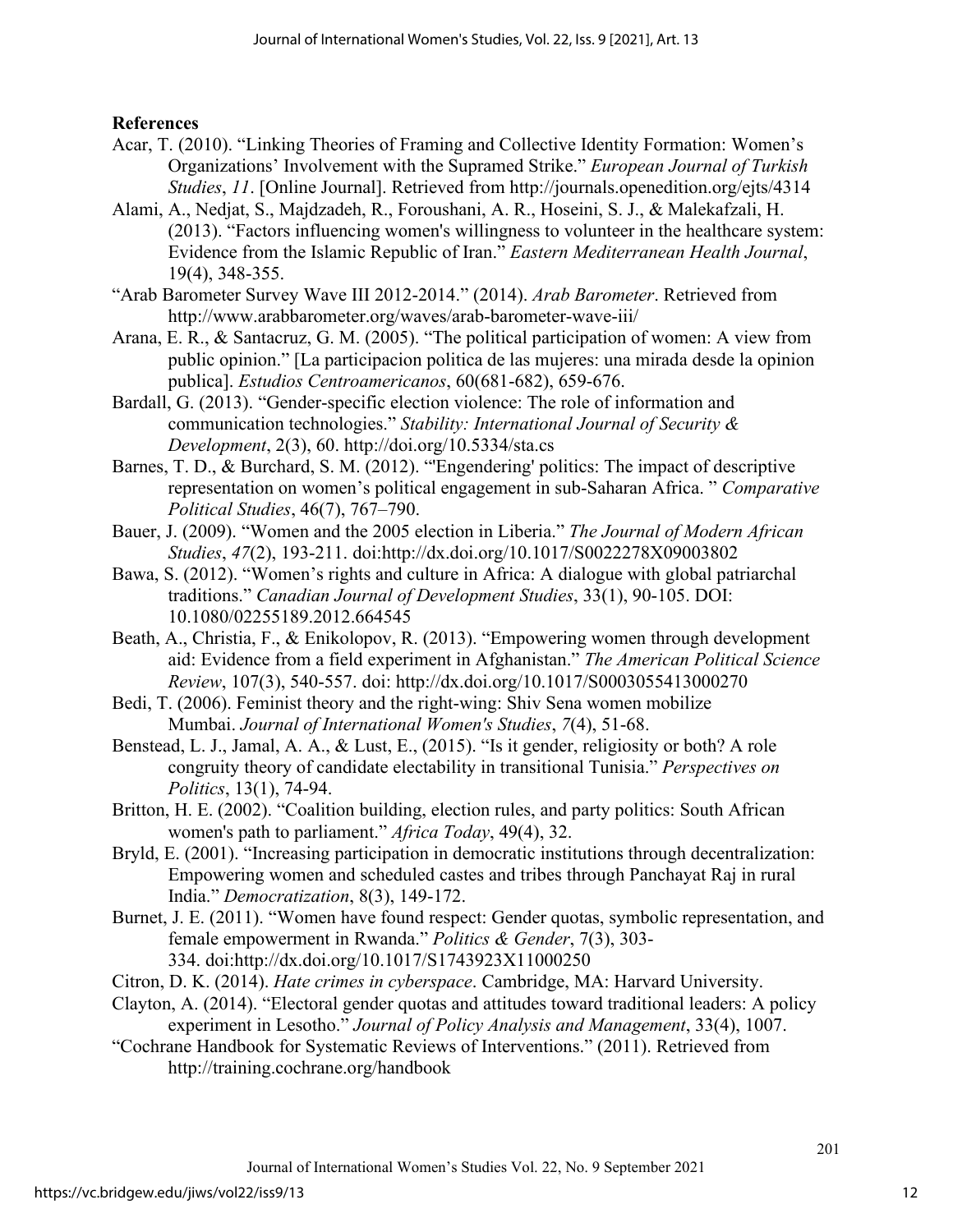- Coffe, H., & Bolzendahl, C. (2010). "Same game, different rules?: Gender differences in political participation." *Sex Roles*, 62(5-6), 318-333.
- Coffe, H., & Bolzendahl, C. (2011). "Gender gaps in political participation across sub-Saharan African nations." *Social Indicators Research*, 102(2), 245-264.
- Coffé, H., & Dilli, S. (2015). "The gender gap in political participation in Muslim-majority countries." *International Political Science Review*, 36(5), 526-544.
- Coppedge, M., Gerring, J., Lindberg, S. I., Skaaning, S. E., Teorell, J. with Altman, D., Miri, F. (2016). "V-Dem Codebook v6." Varieties of Democracy (V-Dem) Project.
- Corboz, J. (2013). "Third-way neoliberalism and conditional cash transfers: The paradoxes of empowerment, participation and self-help among poor Uruguayan women*." The Australian Journal of Anthropology*, 24(1), 64-80. doi:http://dx.doi.org/10.1111/taja.12022
- Costa, A. A. A. (2010). "Quotas as a path to parity: Challenges to women's participation in politics." *Ids Bulletin-Institute of Development* Studies, 41(5), 116-120.
- Cummins, D. (2011). "The problem of gender quotas: Women's representatives on Timor-Leste's suku councils." *Development in Practice*, 21(1), 85-95. doi:http://dx.doi.org/10.1080/09614524.2011.530246
- Dahlerup. D. (1988). "From a small to a large minority: Women in Scandinavian politics." *Scandinavian Political Studies,* 11 (4): 275-298.
- Desposato, S., & Norrander, B. (2009). "The gender gap in Latin America: Contextual and individual influences on gender and political participation." *British Journal of Political Science*, 39(1), 141-162.
- Duggan, M. (2017). "Online harassment 2017." Pew Research Center. Available at: http://www.pewinternet.org/2017/07/11/online-harassment-2017/
- Eagle, R. B. (2015). "Loitering, lingering, hashtagging: Women reclaiming public space via #BoardtheBus, #StopStreetHarassment, and the #EverdaySexismProject." *Feminist Media Studies,* 15(2), 350-353.
- Eckert, S., & Steiner, L. (2016). "Feminist uses of social media." In Novak, A. N., & El-Burki, I. J. (Eds.) *Defining identity and the changing scope of culture in the digital age,* (210- 229). Hershey, PA: IGI Global.
- Ellison, L., & Akdeniz, Y. (1998). "Cyber-stalking: The regulation of harassment on the internet." *Criminal Law Review*, 29, 29-48.
- Elsadda, H. (2010). "Arab women bloggers: The emergence of literary counterpublics." *Middle East Journal of Culture & Communication,* 3(3), 312-332.
- Espinal, R., & Zhao, S. (2015). "Gender gaps in civic and political participation in Latin America." *Latin American Politics and Society*, 57(1), 123-138.
- Florez-Estrada, M. (2010). "Laura Chinchilla campaign and women: Opportunities or undertaking a new covenant with sex?" [La campana de Laura Chinchilla y las mujeres: Oportunismo o compromiso con un nuevo pacto sexual?]. *Revista de Ciencis Sociales*, 4, 85-99.
- Franceschet, S., Krook, M. L., & Piscopo, J. M. (2012). *The impact of gender quotas*. Oxford: Oxford University Press.
- Franceschet, S., & Piscopo, J. M. (2008). "Gender quotas and women's substantive representation: Lessons from Argentina." *Politics & Gender*, 4(3), 393-425.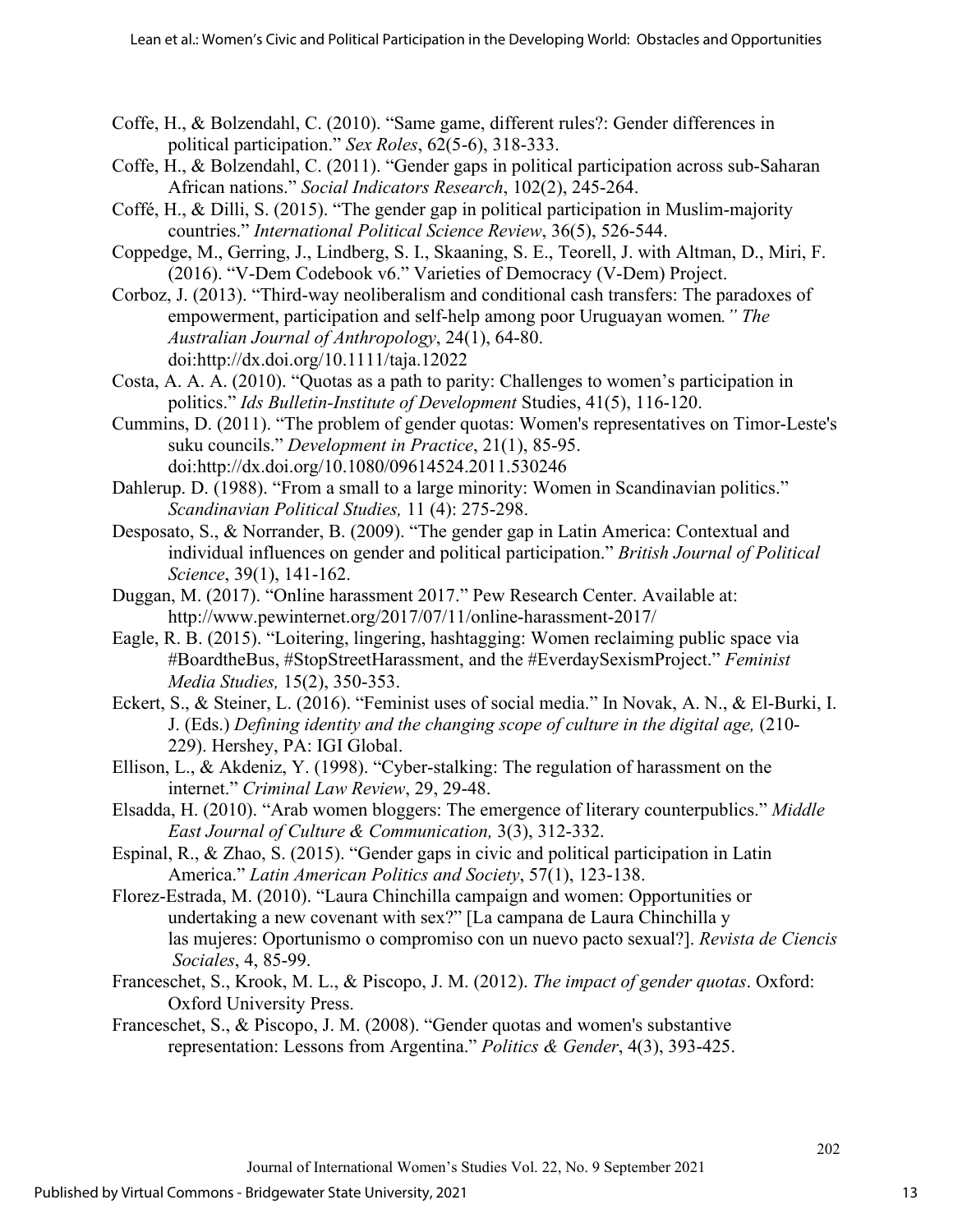- Franceschet, S., Piscopo, J. M. & Thomas, G. (2016). "Supermadres, maternal legacies and women's political participation in contemporary Latin America." *Journal of Latin American Studies*. 48(1), 1-32.
- Gil-García, Ó. F. (2016). "Gender equality, community divisions, and autonomy: The Prospera conditional cash transfer program in Chiapas, Mexico." *Current Sociology (La Sociologie Contemporaine)*, 64(3), 447.
- Gervais, C. (2010). From Discovery to Dissidence: Honduran Women's Conceptions and Claims of Human Rights. *Journal of International Women's Studies*, *11*(4), 19-36.
- Gleason, S. (2001). "Female political participation and health in India." *Annals of the American Academy of Political and Social Science*, 573(1), 105-126.
- "Global Barometer Surveys: Questionnaires (2016)." *Global Barometer Surveys.* Retrieved from <http://www.globalbarometer.net/data/questionnaires>
- Gottlieb, J. (2016). "Why might information exacerbate the gender gap in civic participation?: Evidence from Mali." *World Development*, 86, 95-110.
- Guo, X., Zheng, Y., & Yang, L. (2009). "Women's participation in village autonomy in China: Evidence from Zhejiang Province." *The China Quarterly*, 197, 145-164.
- Holvoet, N., & Inberg, L. (2014). "Gender responsive budgeting and the aid effectiveness agenda: experiences from Mozambique." Journal of International Women's Studies, 15(2), 61-79.
- Htun, M., Lacalle, M., & Micozzi, J. P. (2013). "Does women's presence change legislative behavior?: Evidence from Argentina, 1983-2007." *Journal of Politics in Latin America*, 5(1), 95-125.
- Htun, M., & Piscopo, J. (2014). "Women in politics and policy in Latin America and the Caribbean." In *Conflict Prevention and Peace Forum CPPF Working Papers on Women in Politics* (No. 2).
- Hughes, M. M., Krook, M. L., & Paxton, P. (2015). "Transnational women's activism and the global diffusion of gender quotas." *International Studies Quarterly*, 59(2), 357- 372. doi:http://dx.doi.org/10.1111/isqu.12190
- Huiskamp, G. (2000). "Identity politics and democratic transitions in Latin America: (Re)organizing women's strategic interests through community activism." *Theory and Society*, 29(3), 385-424.
- International Crisis Group (2013). "Women and conflict in Afghanistan." *Asia Report* No. 252. 14 October. Brussels.
- Isaksson, A.-S., Kotsadam, A., & Nerman, M. (2014). "The gender gap in African political participation: Testing theories of individual and contextual determinants." *The Journal of Development Studies*, 50(2), 302.
- Jennings, M. K. (1998). "Gender and political participation in the Chinese countryside." *The Journal of Politics*, 60(4), 954-973.
- Jones, M. P. (2009). "Gender quotas, electoral laws, and the election of women: Evidence from the Latin American vanguard*." Comparative Political Studies*, 42(1), 56.
- Josefsson, C. (2014). "Who benefits from gender quotas?: Assessing the impact of election procedure reform on members of the parliament's attributes in Uganda." *International Political Science Review,* 35(1), 93-105.
- Karan, K., Gimeno, J. D., & Tandoc Jr, E. (2009). The Internet and mobile technologies in election campaigns: The GABRIELA Women's Party during the 2007 Philippine elections. *Journal of Information Technology & Politics*, 6(3-4), 326-339.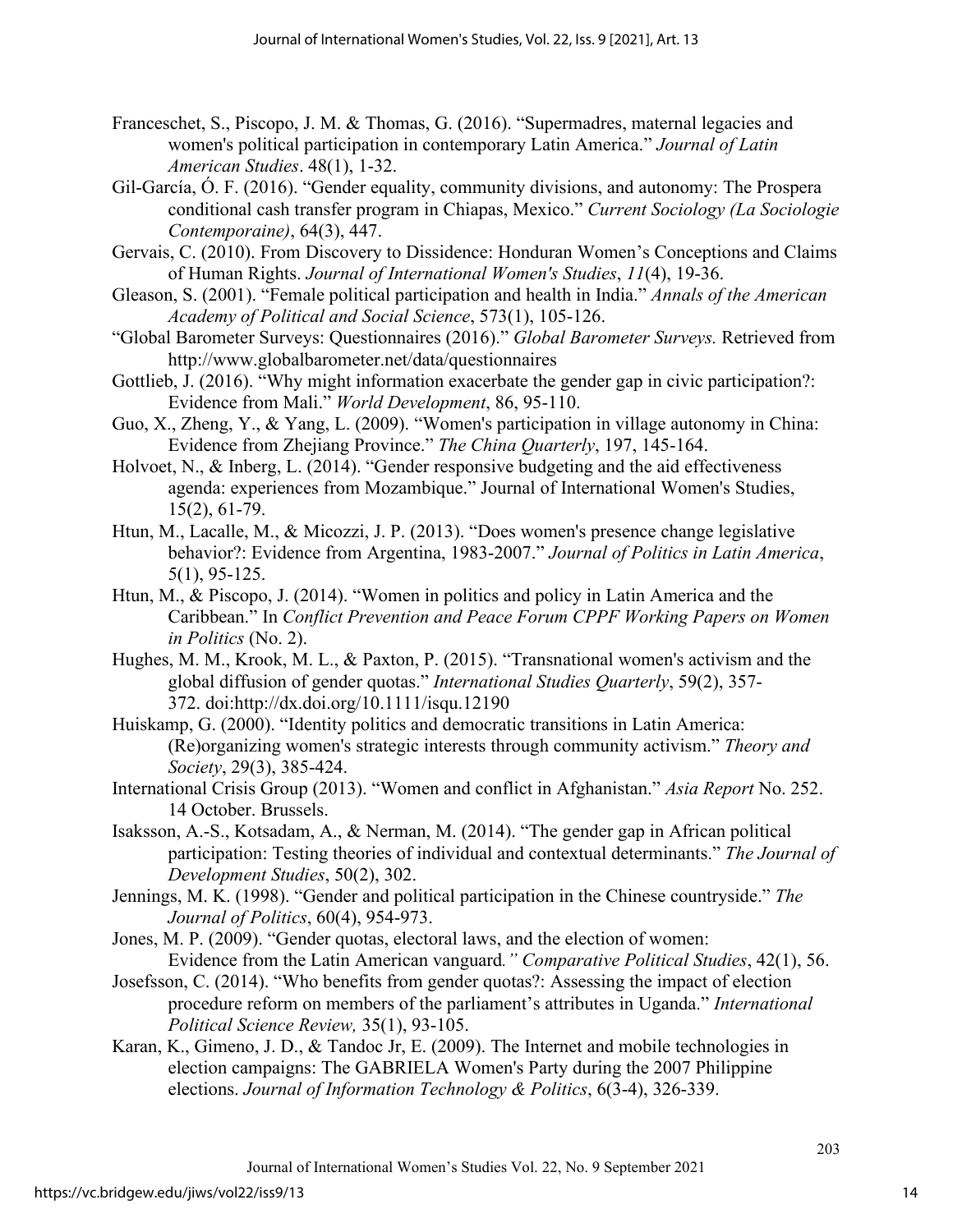- Kenny, A. (2007). "The Philani experience: Gender equality and empowerment of women in South Africa*." Napa Bulletin*, 27(1), 27-39.
- Khamis, S. (2010). "Islamic feminism in new Arab media: Platforms for self-expression and sites for multiple resistances." *Journal of Arab & Muslim Media Research,* 3(3), 237-255.
- Kutz-Flaemenbaum, R. (2012). "Mobilizing Gender to Promote Peace: The Case of Machsom Watch." *Qualitative Sociology* 35*(*3), 293-310.
- Lemaitre, J., & Sandvik, K. B. (2015). "Shifting frames, vanishing resources, and dangerous political opportunities: Legal mobilization among displaced women in Colombia." *Law & Society Review*, 49(1), 5-38.
- Lombardo, E., & Meier, P. (2016). "Framing gender equality in the European Union political discourse." *Social Politics*, 15(1), 101-129.
- Marsden, M. (2008). "Women, politics and Islamism in northern Pakistan." *Modern Asian Studies*, 42(2-3), 405-429. doi:http://dx.doi.org/10.1017/S0026749X07003174
- McNulty, S. L. (2015). "Barriers to participation: Exploring gender in Peru's participatory budget process." *The Journal of Development Studies*, 51(11), 1429.
- Melkonian-Hoover, R. (2008). "Gendered pathways to the political: The political participation of women factory workers in Mexico." *Social Science Quarterly*, 89(2), 351-371. doi:10.1111/j.1540-6237.2008.00536.x
- Mills, M. B. (2008). "Claiming space: Navigating landscapes of power and citizenship in Thai labor activism." *Urban Anthropology and Studies of Cultural Systems & World Economic Development,* 37(1), 89-128.
- Morales Quiroga, M. (2008). "The first woman president of Chile: Explanation of triumph of Michelle Bachelet in the elections of 2005-2006?" [La primera mujer presidenta de Chile: que explico el triunfo de Michelle Bachelet en las elecciones de 2005-2006?]. *Latin American Research Review*, 43(1), 7-32.
- Morgan, J., & Buice, M. (2013). "Latin American attitudes toward women in politics: The influence of elite cues, female advancement, and individual characteristics." *American Political Science Review*, 107(4), 644-662.
- Muriaas, R. L., & Kayuni, H. M. (2013). "The reversed contagion effect: Explaining the unevenness of women's representation across South African municipalities." *Women's Studies International Forum,* 41, 150-159.
- Nanes, S. (2015). "'The quota encouraged me to run': Evaluating Jordan's municipal quota for women." *Journal of Middle East Women's Studies*, 11(3), 261-282.
- Newsom, V. A., & Lengel, L. (2012). Arab Women, Social Media, and the Arab Spring: Applying the framework of digital reflexivity to analyze gender and online activism. *Journal of International Women's Studies*, *13*(5), 31-45.
- Norris, P. (2002). *Democratic phoenix: Reinventing political activism*. Cambridge University Press.
- Odine, M. (2013). "Role of social media in the empowerment of Arab women." *Global Media Journal*, 12(22), 1–31.
- Ogrodnik, Corinne, and Silvia Borzutzky. (2011). "Women under attack: Violence and poverty in Guatemala." *Journal of International Women's Studies,* 12(1), 55-67.
- Pachón, M., Peña, X., & Wills, M. (2012). "Political participation in Latin America: An analysis from a gender perspective." *Revista de Ciencia Politica*, 32(2), 359-381.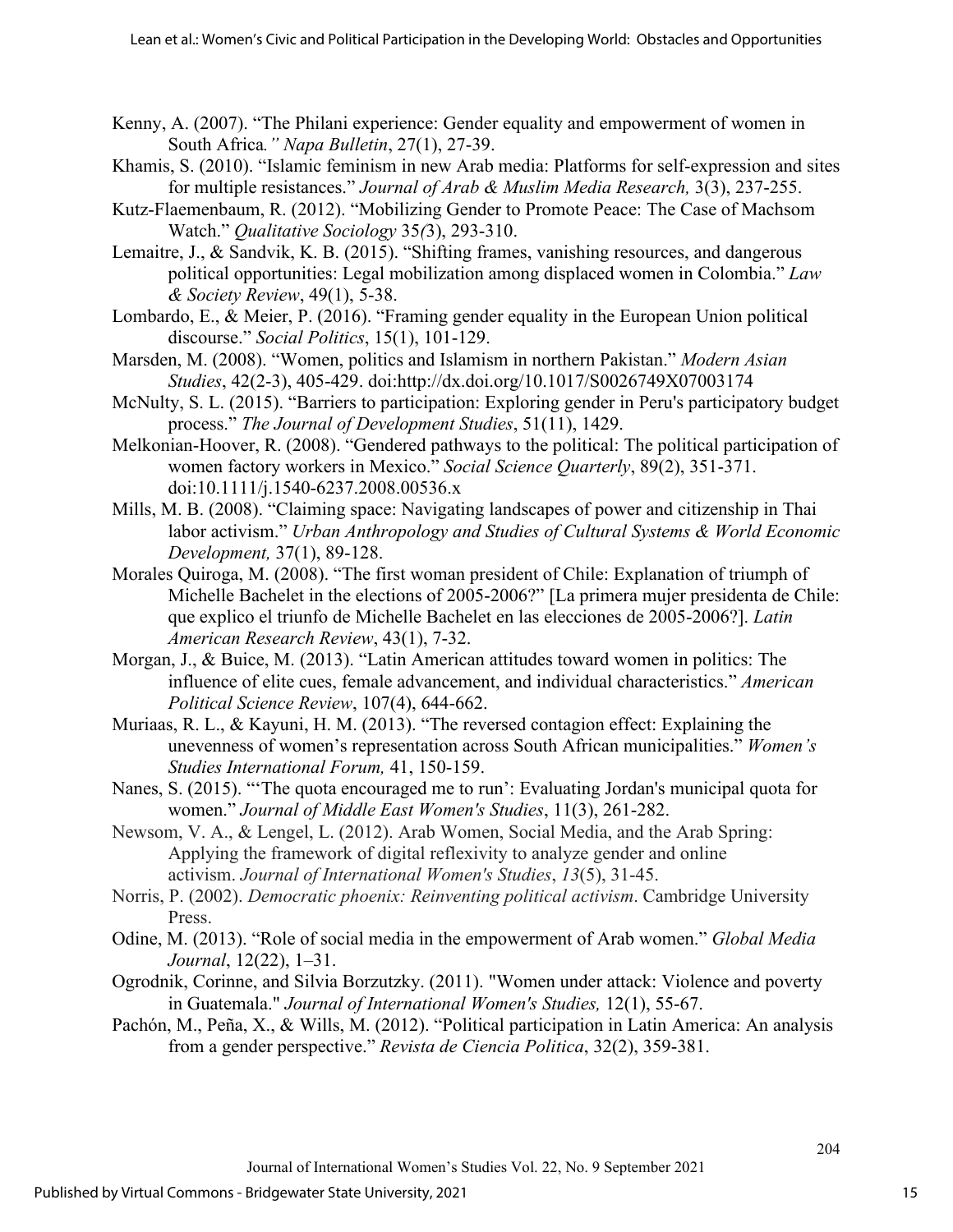- Pant, B., & Standing, K. (2011). "Citizenship rights and women's roles in development in postconflict Nepal." *Gender and Development*, 19(3), 409-421. doi: http://dx.doi.org/10.1080/13552074.2011.625656
- Pape, I. S. R. (2008). "'This is not a meeting for women': The sociocultural dynamics of rural women's political participation in the Bolivian Andes." *Latin American Perspectives*, 35(6), 41-62.
- Patnaik, P. (2014). "Politics is not just a man's game: Women in democratic local governance of Odisha." *Social Change*, 4 4(1), 131-153.
- Pieper Mooney, J. E. (2007). "Militant motherhood re-visited: Women's participation and political power in Argentina and Chile." *History Compass*, 5(3), 975-994. Doi: HTTP://dx.doi.org/10.1111/j.1478-0542.2007.00435.x
- Piscopo, J. M. (2015). "States as gender equality activists: The evolution of quota laws in Latin America*." Latin American Politics and Society*, 57(3), 27-49.
- Randall, V. (2006). "Legislative gender quotas and Indian exceptionalism: The travails of the women's reservation bill." *Comparative Politics*, 39(1), 63-82.
- Ross, M. L. (2008). "Oil, Islam, and women." *American Political Science Review*, 102(1), 107- 123.
- Schuster, J. (2013). "Invisible feminists? Social media and young women's political participation." *Political Science*, 65(1), 8–24.<http://doi.org/10.1177/0032318713486474>
- Sreberny, A. (2015). "Women's digital activism in a changing Middle East." *International Journal of Middle East Studies*, 47(2), 357–361. <http://doi.org/10.1017/S0020743815000112>
- Sundström, A., Paxton, P. Wang, Y., & Lindberg, S. (2015). "Women's political empowerment: A new global index, 1900-2012." University of Gothenburg, Varieties of Democracy Institute, Working Paper.
- Tong, J. (2003). "The gender gap in political culture and participation in China." *Communist and Post-Communist Studies*, 36(2), 131–150.
- UN Broadband Commission for Digital Development Working Group on Broadband and Gender (2015). "Cyber violence against woman and girls: A world-wide wake-up call." Retrieved from [http://www.broadbandcommission.org/Documents/reports/bb-wg-gender](http://www.broadbandcommission.org/Documents/reports/bb-wg-gender-discussionpaper2015-executive-summary.pdf)[discussionpaper2015-executive-summary.pdf](http://www.broadbandcommission.org/Documents/reports/bb-wg-gender-discussionpaper2015-executive-summary.pdf)
- Van Doorn-Harder, N. (2002). "The Indonesian Islamic debate on a woman president." *SOJOURN: Journal of Social Issues in Southeast Asia*, 17(2), 164-190.
- Vissandjee, B., Apale, A., Wieringa, S., Abdool, S., & Dupere, S. (2005). "Empowerment beyond numbers: Substantiating women's political participation." *Journal of International Women's Studies*, 7(2), 123-141.
- Wang, Z., & Dai, W. (2013). "Women's participation in rural China's self-governance: Institutional, socioeconomic, and cultural factors in a Jiangsu County." *Governance*, 26(1), 91–118.
- Worthen, H. (2015). "Indigenous women's political participation: Gendered labor and collective rights paradigms in Mexico." *Gender & Society*, 29(6), 914.
- Zaman, F. (2012). "Bangladeshi Women's political empowerment in urban local governance." *South Asia Research*, 32(2), 81-101. doi: http://dx.doi.org/10.1177/0262728012453488